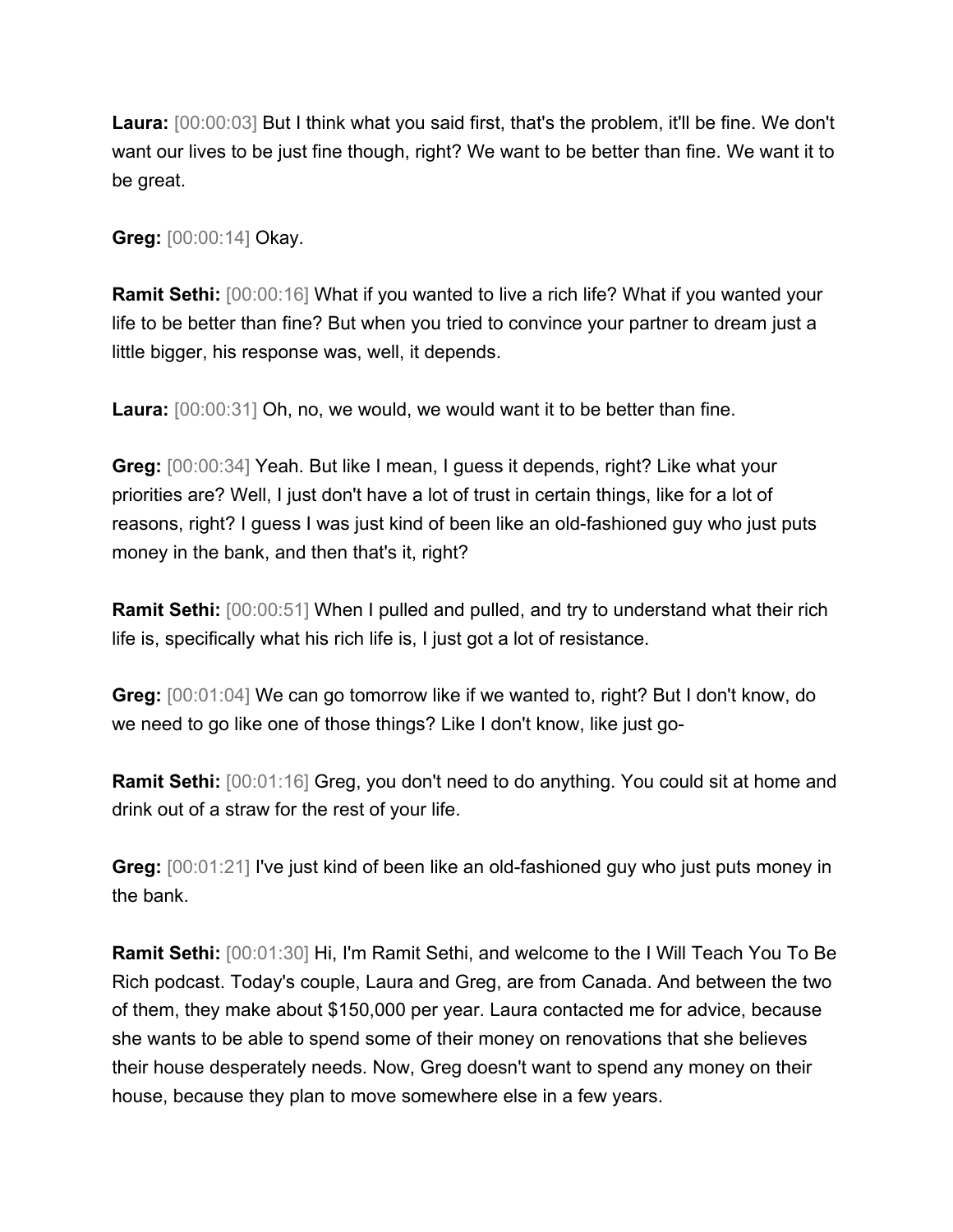**Ramit Sethi:** [00:01:57] What do you do when one partner sees money completely differently than the other? And not just sees it differently, but one partner wants to engage on money and the other doesn't even want to talk about it at all. That's what we're going to find out today. Oh, and by the way, she only told Greg that she applied to be on the show right before we got on the call together. That's a little clue that's going to be important as you listen to today's episode.

**Laura:** [00:02:26] I think we should spend some money on our home and Greg thinks that we should save every dollar we have.

**Greg:** [00:02:33] I didn't think that we'd be here forever, so I don't see the point in putting a whole bunch of money into it if we're not going to be here.

**Laura:** [00:02:42] My thought is like, we're living in this home for likely the next like three to five years. It shouldn't just be like we're squatting here, like we should be making it our home. We should be adding to the value of the home, so when it is time for us to sell and buy our forever home. We've lived in this house. We've not just waited here. We know we have the money. I think Greg's just a little bit more weary about spending anything, where I'm like, we're fine, it's safe, we can do this.

**Ramit Sethi:** [00:03:13] Already, you can hear lots of layers here. Greg and Laura have totally different views on saving and spending money. And there's also some financial literacy issues, like the idea that renovating your house adds to the value. I just want to go on a quick side note here, because lots of people mistakenly believe that if they renovate their house for \$10,000, then they can automatically sell their house for \$10000 more.

**Ramit Sethi:** [00:03:40] This is wrong. Most renovations don't make you money, they just cost you money. Now, there are a few renovations that tend to be more profitable, like kitchens and baths. But again, most of them are simply costs. So, if you spend 10,000 bucks, you might get a nicer stove, or a wall, or an archway, but you're not going to get that money back. This is one of the many lies that we tell ourselves about money. We take the things we want and we disguise them as investments.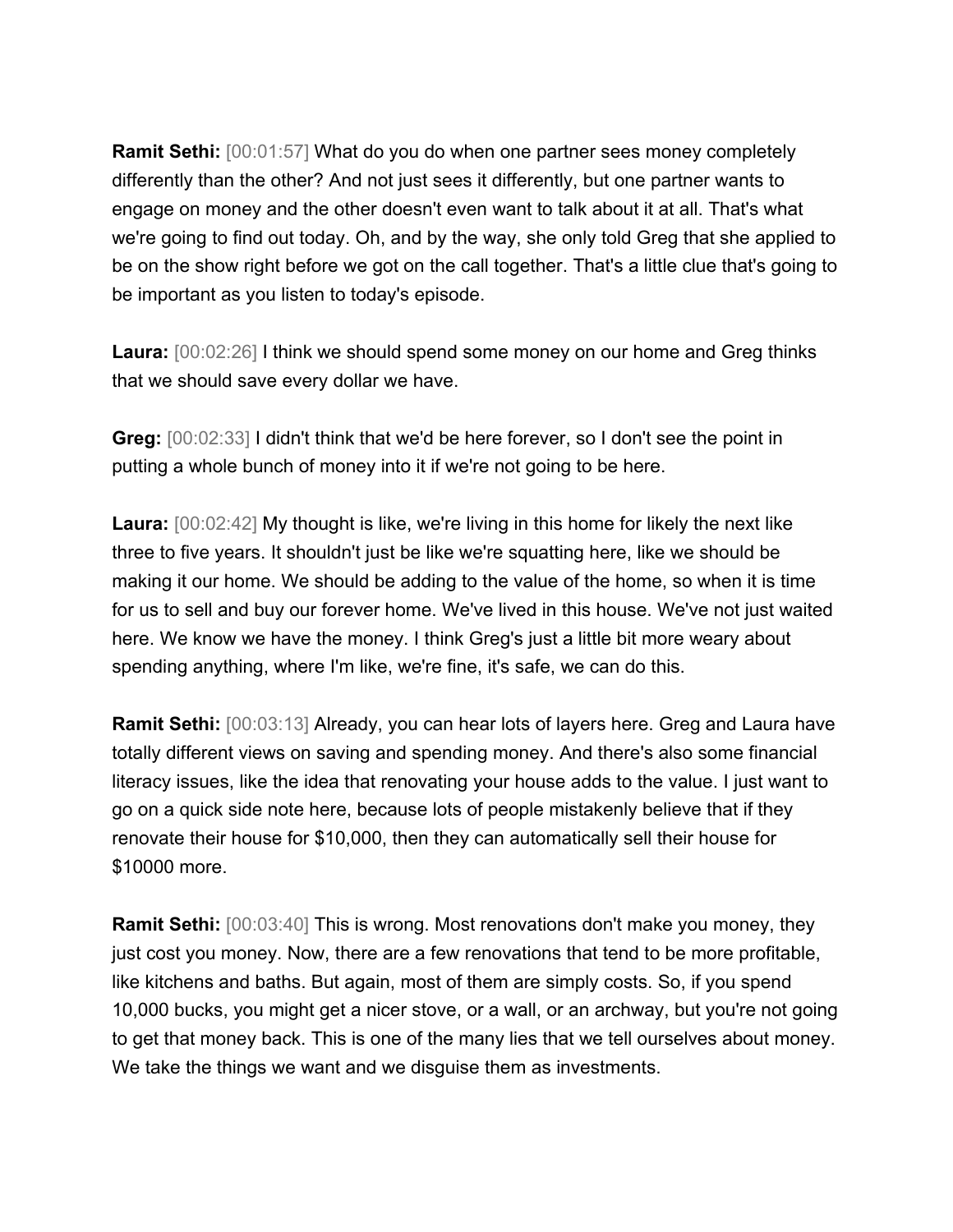**Ramit Sethi:** [00:04:11] Part of your rich life is getting educated about the basics. Okay. That's what we're here to do, and you can learn about that in my book, I Will Teach You To Be Rich. Another part of your rich life is being honest with yourself. If you want to renovate something, learn if it will pay you back, and then acknowledge the real reasons. Are you doing it because it's an investment or are you doing it because you just, plain, want it? Either one is fine, but you got to be honest. Okay. That was Ramit's real estate rant of the week. Let's listen in for even more layers between Laura and Greg.

**Laura:** [00:04:46] Greg bought the house on his own like a week before we met, and it is very much a bachelor pad-type house, like it's very small. I don't find it to be very functional for me personally, but I know that currently, we do need to stay in this house, we can't afford a larger house at this moment, and like it just doesn't make sense for us to move.

**Laura:** [00:05:11] But I think for me, if we could improve upon things, it would feel more comfortable for me and it would just make both of our lives easier. So, for me, like it doesn't look good and it doesn't feel good, you want to be able to like, I'm in my home, I feel comfortable, I want to go into the bath and take a bath, but our bath is disgusting. It was that way when Greg moved in.

**Greg:** [00:05:34] I understand where she's coming from. I mean, I've always just had the opinion that, like a lot of this stuff can be expensive and the price can run up, right? And why do you want to spend so much money when you're just going to leave? Right?

**Ramit Sethi:** [00:05:48] Greg has a point. If you're going to leave in a couple of years, certain renovations might not make financial sense. Now, one thing I notice is that his money lens, the way that he views the world is financial. While Laura's money lens seems to be comfort, right? She wants to be comfortable in the place that she lives. She wants to make it feel like it's theirs, not just his.

**Ramit Sethi:** [00:06:13] When you are working on money with your partner, it's very important to be transparent about what your money lenses are. For certain things, my money lens is comfort or security. For another part of my life, it's speed or results, sometimes, security, and sometimes, it's cost, right? You can Google Ramit Sethi's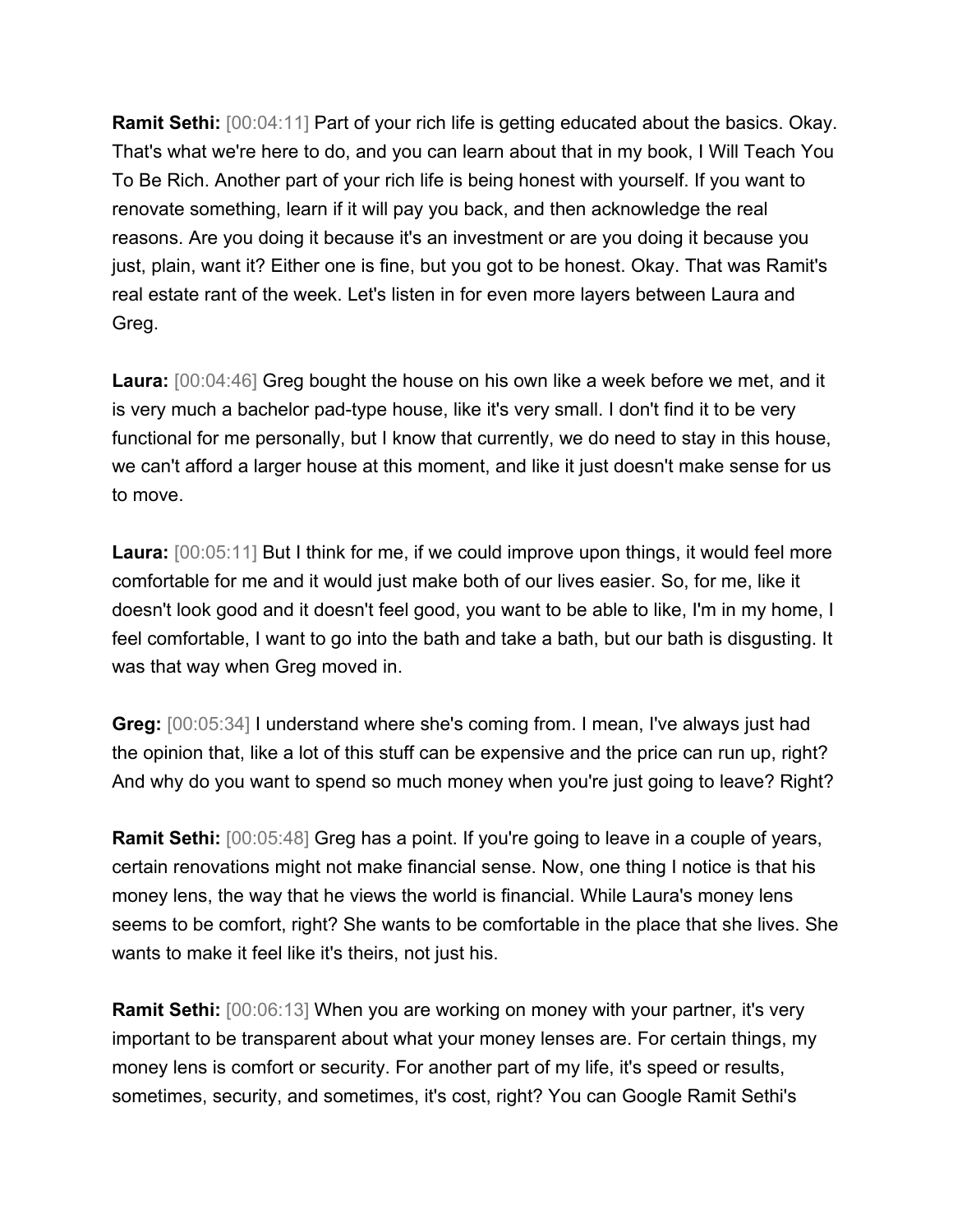money lenses to find out some of the other ways that you might think about money. What do you think the real problem is here, both of you?

**Laura:** [00:06:48] We have differences on what we each need to feel comfortable in the home. I obviously want things to be a little bit nicer. Greg would probably be happy like with a tent in the backyard.

**Ramit Sethi:** [00:07:02] Is that true, Greg?

**Greg:** [00:07:02] Yeah, like I never really needed much, right? Like I don't know, like I didn't really have much even furniture before she moved in. And I was good then, like I didn't need anything extra, right? Like, obviously, it's nice, I love having her here, I love her. I don't know, I didn't really put much thought into it, right?

**Laura:** [00:07:18] Well, so we started like really talking about the bathroom, probably like December, January. And the thing is, my dad is able to help us do the work, so we're not paying for somebody's labor, which makes it a little bit more reasonable. Anyways, Greg was not on board with doing anything, so we started like making a budget, like I think this is how much we spend in a month. And then, in March, we actually tracked like this is actually how much money we spent.

**Laura:** [00:07:47] So, we could say, okay, we have like this much money extra, and we can put this much money into our savings, and we can put this much money towards home improvement like every month, right? So, at the end of the year, we should be able to do X, Y, and Z, depending on what the costs are. So, I think that slightly helps to get Greg on board with just doing the downstairs bathroom, and my dad was able to price it out for us, and it is like fairly cheap. It's a small space. It's just a toilet, a vanity, and flooring. That's not a lot.

**Ramit Sethi:** [00:08:22] Why buy versus rent?

**Greg:** [00:08:25] Oh, so you can build equity in such, right? Like I've rented before in university, and like to me, it was just like, okay, well, I lived in this place and I was paying somebody else's kind of mortgage with regards to my rent, right? So, I decided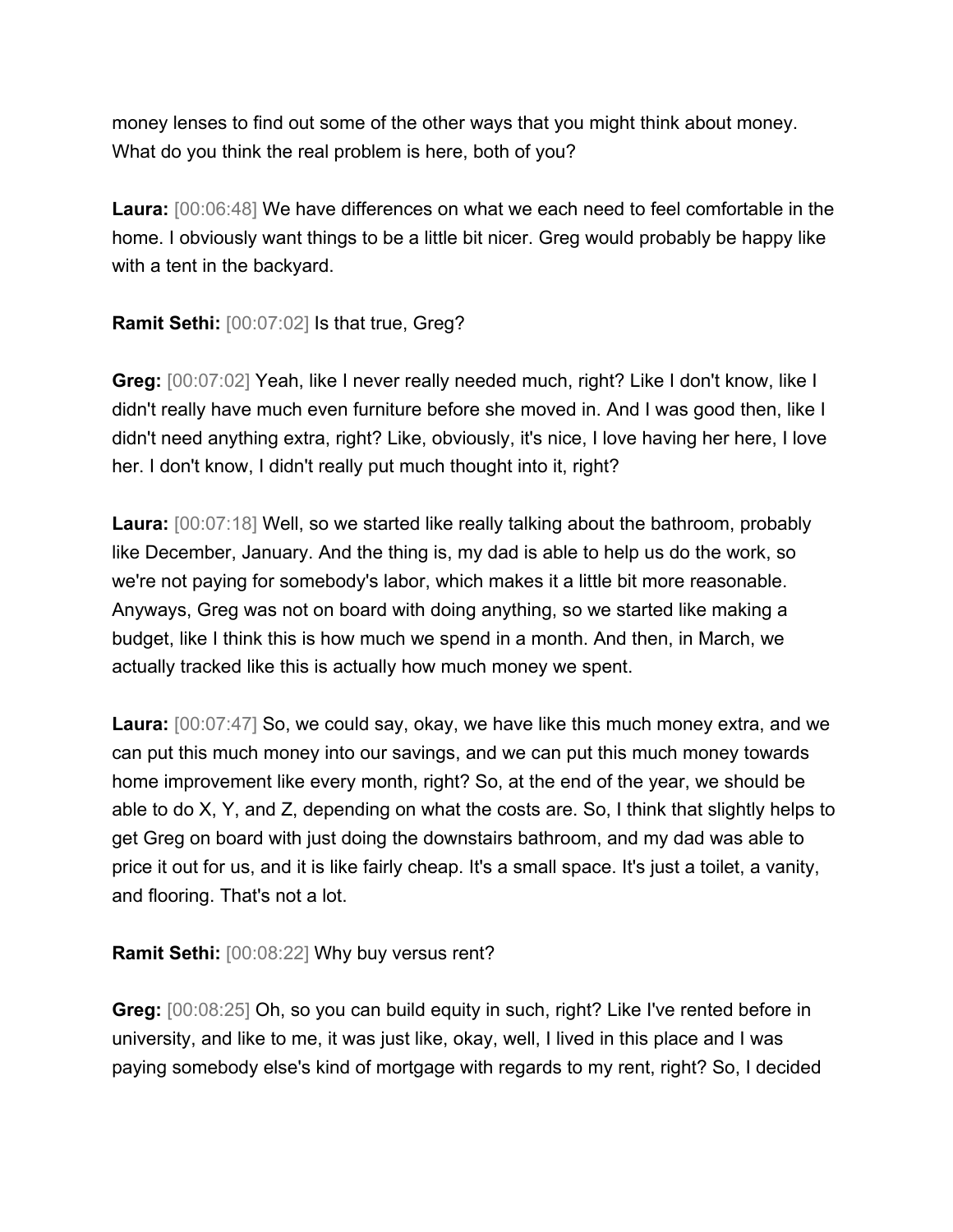to buy, because it made more sense to me at the time to kind of get some assets and build equity for when you do want to move, you know what I mean?

**Ramit Sethi:** [00:08:56] Mm-hmm. Okay. When I'm on these calls, my job isn't to correct people for any mistaken beliefs they might have, my job is to help them solve their money issues. But for you listening right now, I just have to give you a list of common misconceptions that Greg just said. First, he said, build equity. Yes, maybe true, but you don't build equity if you move out after two to three years. A good rule of thumb is to live in the same house for at least 10 years.

**Ramit Sethi:** [00:09:25] Next, I don't want to pay someone else's mortgage. It's funny when people use that phrase as if they absolutely hate someone else making money off of them. But it's funny, we don't say, I went out to eat at an Italian restaurant, but I just hated paying that restaurateur's mortgage. We only say that for real estate. Isn't that funny? That's the power of propaganda. When you are paying rent, you're not simply paying someone else's mortgage, you are paying for value, and you're getting it.

**Ramit Sethi:** [00:09:56] And finally, Greg said, to get some assets. Okay. Assets are important, but compared to what? A house is an asset, but it also has huge phantom costs. In many ways, Greg is pretty knowledgeable. He understands that renovating the house might not be profitable, especially if they're going to move soon, but in other ways, the very decision to buy a house wasn't fully thought through. And I'm not sharing these points to disparage Greg.

**Ramit Sethi:** [00:10:25] I'm sharing them, because Greg's money lens, that way that he views the world, seems to be profit and ROI, but he hasn't even done the basic fundamentals of understanding why he bought a house. And that's the biggest purchase of his life. You can imagine that if he continues down this path, all the financial mistakes that he will make over the course of his life and their lives together. So, when Greg continues carrying on about profit, and why should we spend money here when we're going to move soon, I see lots of red flags.

**Greg:** [00:11:03] If she comes to me with an idea, and says, hey, I want to do this, this or this, and I say, okay, like I'm open minded, I'll listen. But when it's the end of the day, it turns out it's going to cost us a boatload of money, right? I guess the way I see it is,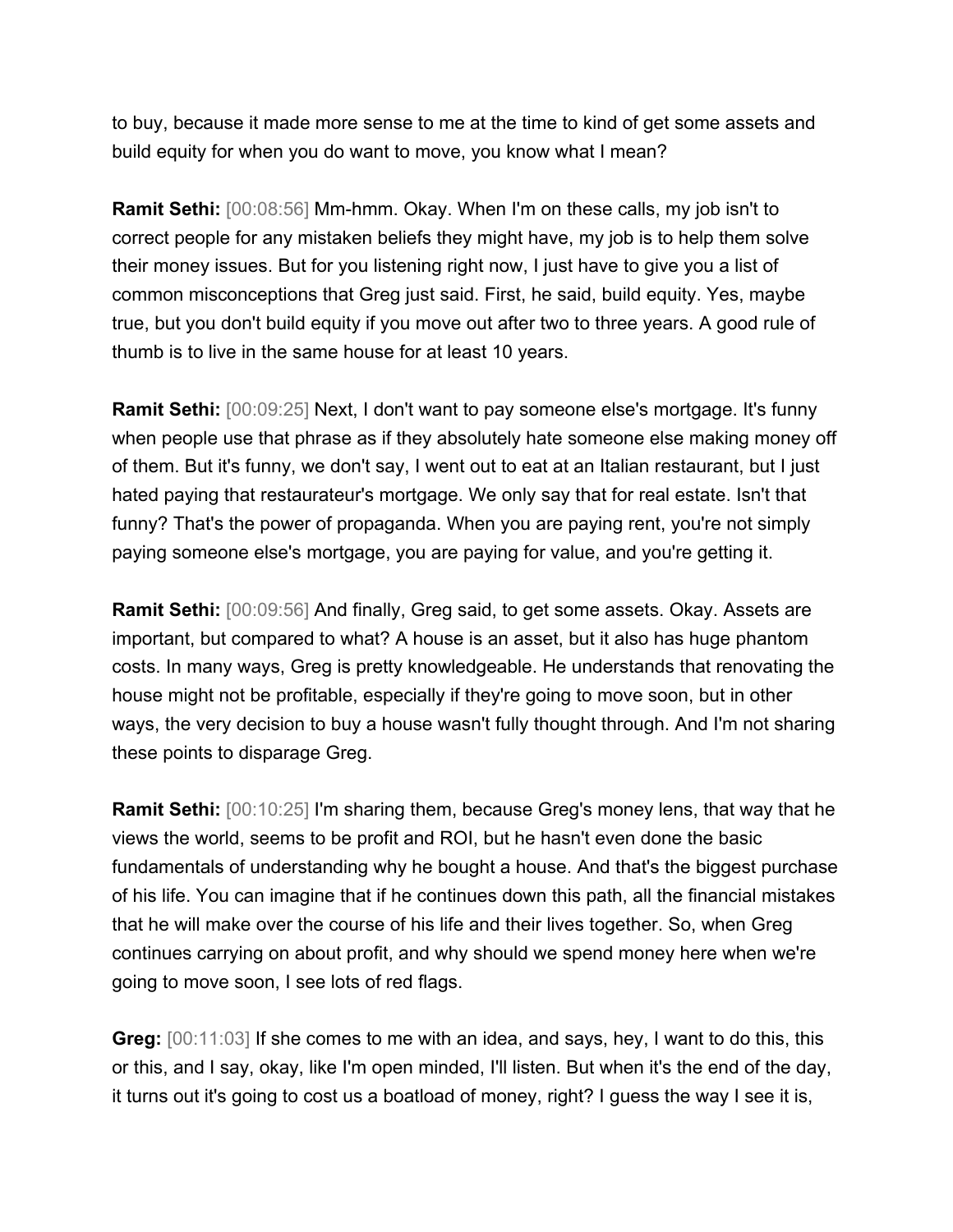there's no guarantees that when you resell this place, that you're going to get that kind of back. I just assumed that it would cost quite a bit of money, right?

**Ramit Sethi:** [00:11:25] Oh, wow. Okay. You assume that it'll cost a lot.

**Greg:** [00:11:28] Yeah.

**Ramit Sethi:** [00:11:29] Laura, do you assume it will cost what?

**Laura:** [00:11:32] I don't think it'll—I mean, I personally don't think it'll cost a lot, but my thoughts on what a lot of money is, I think is different from what Greg's thoughts are on a lot of money when it comes to spending on the house.

**Ramit Sethi:** [00:11:48] Why is that?

**Laura:** [00:11:49] I think because I can maybe be a little bit more realistic about like what things actually cost. Like I've looked into how much—I mean, okay, we've already bought flooring, but we looked into, how much will flooring cost? How much would a new tub cost? How much wood tiling cost? How much would a new toilet? So then, I can kind of get like a slight perspective on things.

**Laura:** [00:12:12] And also, both of our parents have recently redone their bathrooms to a much nicer degree than what we would do ever here. And I know it's not going to cost as much as their bathroom's costs. So, to me, I'm like, well, ours is going to be not too expensive, but Greg, I think, disagrees with what is expensive or inexpensive. But we have the money, the thing is we currently have the money and it's not like we're trying to do it like everything at once.

**Laura:** [00:12:44] We would do one room, okay, we did it, we're still good, we're still saving every month. And then, move on to the next one, and, oh, okay, there were all these unexpected costs, then we're going to halt it for a bit and we're going to save some more. But we currently have the money, and it's just sitting in the bank doing nothing, waiting for us to spend it to make our house nicer.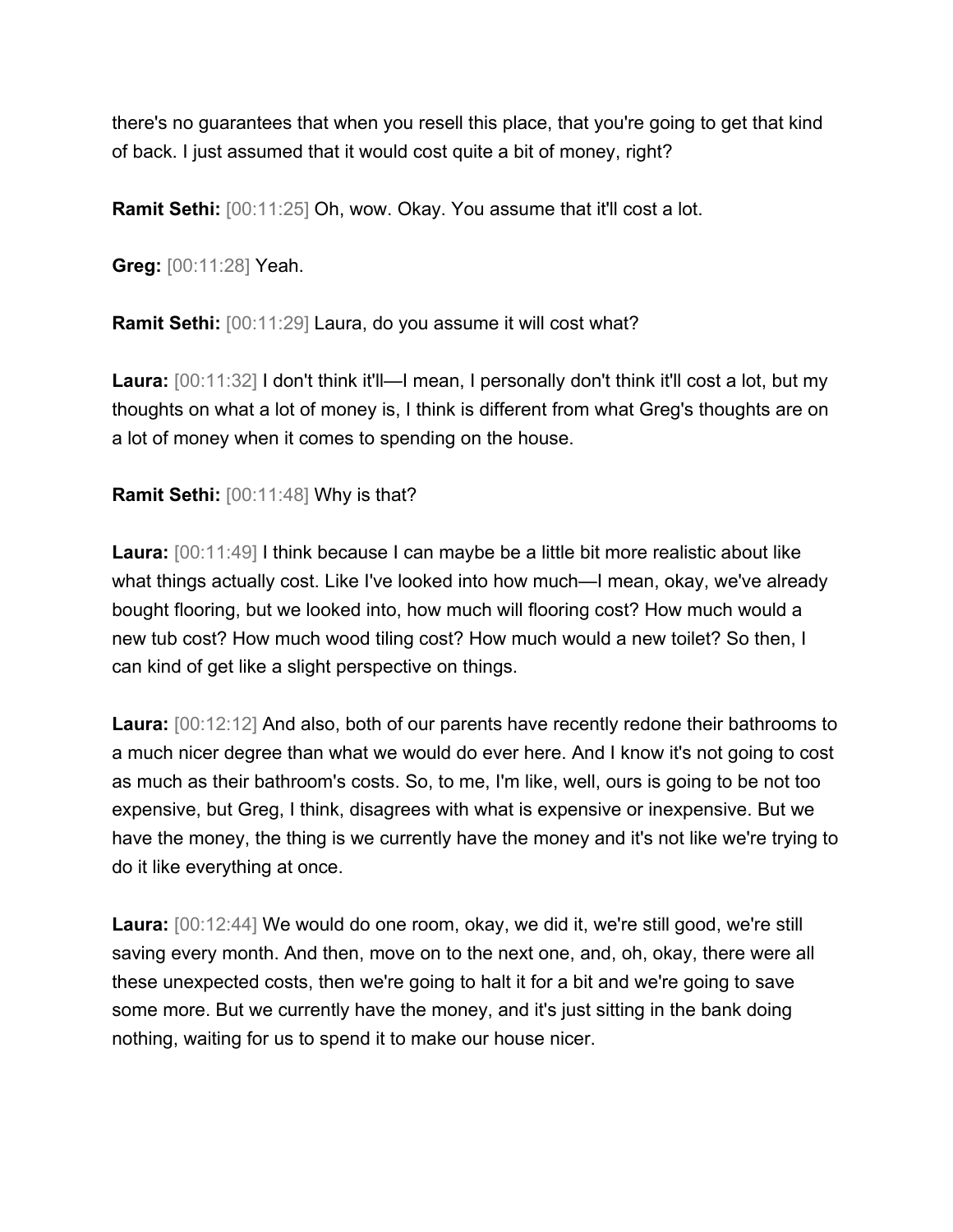**Ramit Sethi:** [00:13:08] If Greg doesn't want to spend money on his house, where does he want to spend it?

**Ramit Sethi:** [00:13:12] Greg, what do you want to do with your money?

**Greg:** [00:13:16] I don't know, save it.

**Ramit Sethi:** [00:13:18] And then?

**Greg:** [00:13:23] Well, I don't know. I've never been much of a traveler or anything, so like I don't know, I've always just like got a paycheck, put it in the bank, buy groceries, gas, et cetera, and that's it, right? I don't have any long-term plans or anything.

**Ramit Sethi:** [00:13:39] But dream with me for a minute, you're going to have a lot of money, you guys make a very good income together, what are you going to do with this money saving, it's accumulating? What are you going to do with it?

**Greg:** [00:13:53] I don't know.

**Ramit Sethi:** [00:13:55] What do you spend money on that makes you happy?

**Greg:** [00:14:00] I don't know. Like I don't know, really, like I spent a lot of time at work. Like I play golf, sometimes. I just set up a home gym in the basement that costs a little bit of money. But again, right now, there are no gyms open. So, I bought myself a new truck last year. Yeah. That's pretty much it right now.

**Ramit Sethi:** [00:14:23] Okay. That's cool. So, golf, home gym, sounds awesome, and a truck. Okay. That's good. I didn't know that, so that's fantastic. So, let's assume you keep your savings rate up. Let's assume you get a couple more raises over time. You're going to get the house, you'll have a down payment. Let's assume that that works out over time. Then, you skipped right to your kids going to college, which is like 20 years away. It seems like that's a big hole, all this work, you're going to work every day, like what's the point of it all?

**Greg:** [00:14:57] Well, like that's a great question, I don't know, right?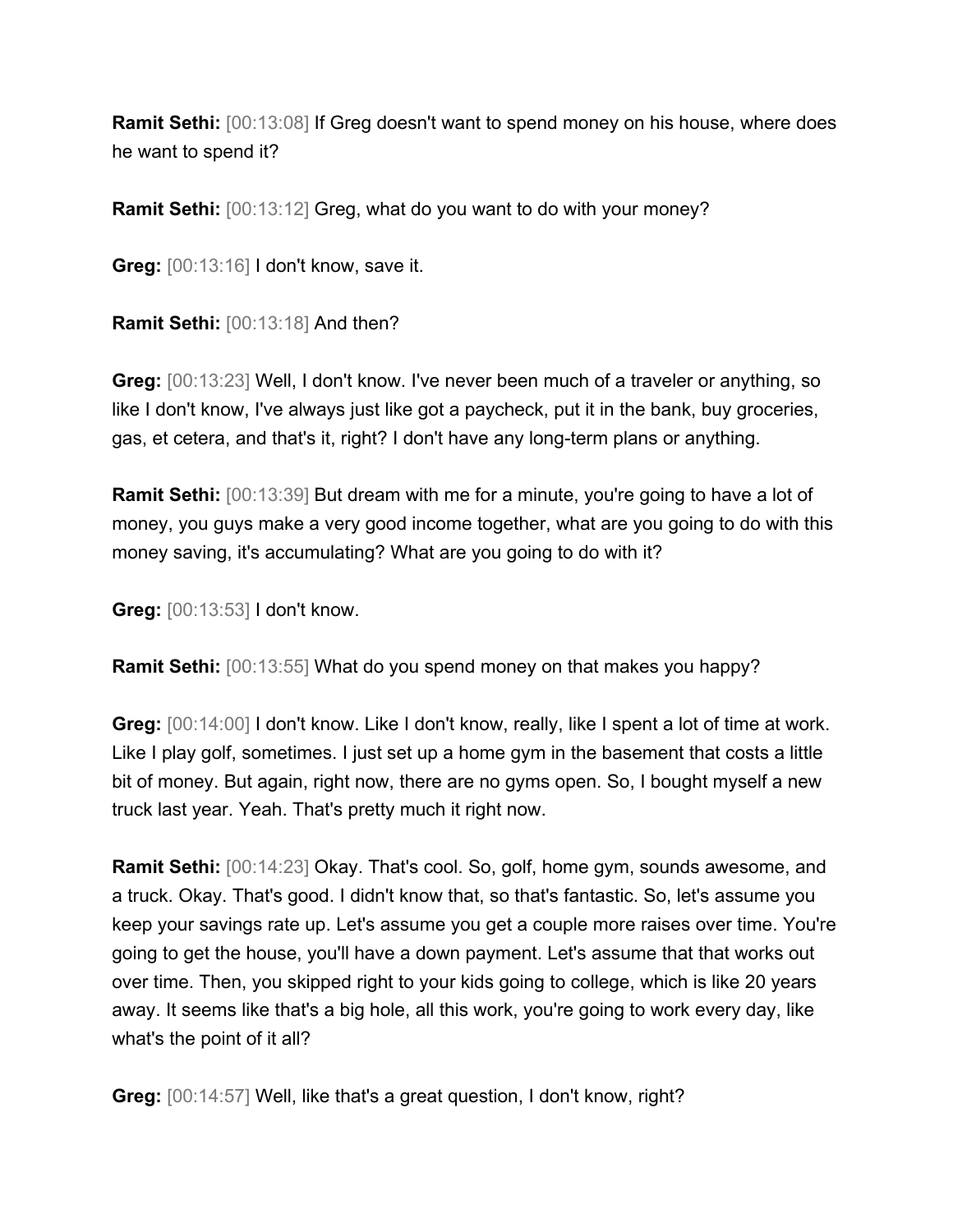**Ramit Sethi:** [00:15:00] Well, that's why I'm here.

**Greg:** [00:15:03] I don't know. I've never really thought about that, to be honest with you, right? Because again, like I didn't do a lot of trips or anything, like I know some people who went to Europe or whatever, it costs them a fortune, and like I just never did that, right?

**Ramit Sethi:** [00:15:17] And I don't like that kind of life where we're just living for one day in the future. Don't worry, Greg, I'm not saying go out and renovate the whole house and spend all your money, not saying that at all. Okay. What I am saying is we probably all know somebody who saves and saves, and there's just no point at the end. They die at 64 or they literally don't know how to spend money.

**Greg:** [00:15:46] I think I know a lot of people like that.

**Ramit Sethi:** [00:15:55] Pretend you're not, Greg, you're somebody else. You got the amount of money you've got in the bank, you're earning more, you're saving your investing, you can get your house, keep the truck, great. What does this person, we'll call them Gregory, what does this person do with their money from now until Gregory retires? Paint the picture for me.

**Greg:** [00:16:19] For who, for me, or for like hypothetical person?

**Ramit Sethi:** [00:16:23] Hypothetical Gregory.

**Greg:** [00:16:25] I don't know what they do to be honest, because I'm trying to think about, I guess like you think about it like the value of a dollar, right? And you kind of hear that all the time and all the time, and I don't know what people would do, to be honest, because I never did it myself, so I have a hard time picturing it.

**Ramit Sethi:** [00:16:47] Is this not fascinating? Even in a hypothetical, Greg struggles to imagine what someone would spend money on. He just cannot put himself in someone else's shoes. He can't dream.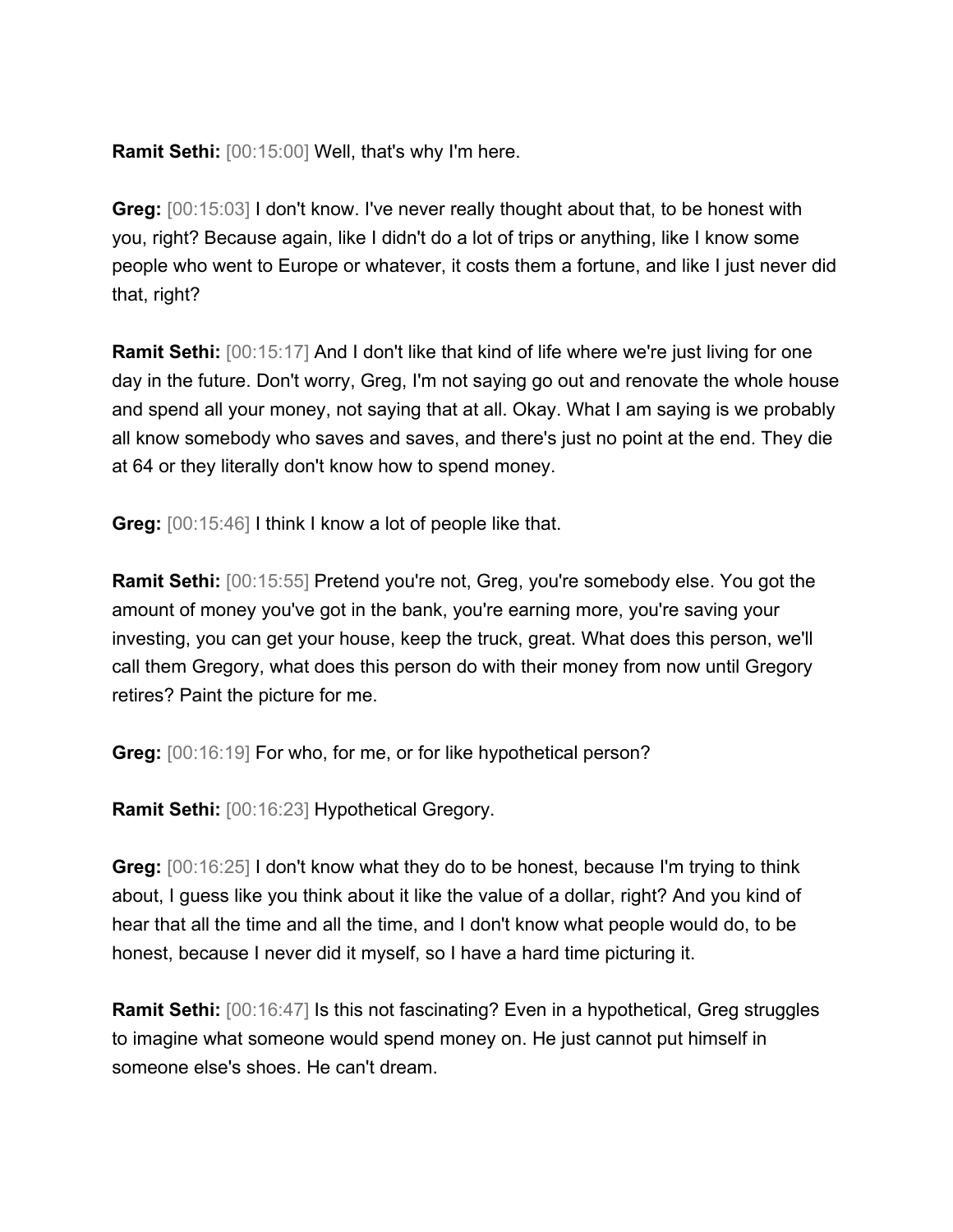**Ramit Sethi:** [00:17:01] Is it possible that Greg of tomorrow could find a way to spend his money that gives him joy?

**Greg:** [00:17:08] Yeah, possibly. I mean, I think it's got to be within reason and not reckless, right? Like to me, it has to kind of make sense, right?

**Ramit Sethi:** [00:17:17] Well, you're going to stop before it's reckless, I have no doubt about that. So, let's take that off.

**Greg:** [00:17:22] Well, you got to start before you stop.

**Ramit Sethi:** [00:17:24] Yeah, but notice what you just did, you went from zero to maybe we're going to go 150 miles an hour, but right now, you're going zero. So, why worry about the reckless part, you're not even in first gear?

**Greg:** [00:17:37] Yeah, fair.

**Ramit Sethi:** [00:17:38] Something to think about, because otherwise, the alternative is you save fairly well, you're diligent, sounds like you have a budget, we'll talk about the numbers in a minute, but you end up at the end of your life with a house and a couple million bucks, and what else?

**Greg:** [00:17:58] I don't know.

Laura: [00:17:59] Yeah. I think we're doing okay, considering we don't really have much debt, like it's not like we're still paying off school loans. Obviously, we have the mortgage and we have car payments, but it's not like we have credit card debt and stuff. I think we've been okay in saving. I just started putting money into RSPs a couple of years ago, and we do both have very good pension plans through work. So, everything we put away, well, everything that I'm putting into like an RSP is additional to what is already being taken off our paychecks.

**Ramit Sethi:** [00:18:35] How much do you save every year, save and invest?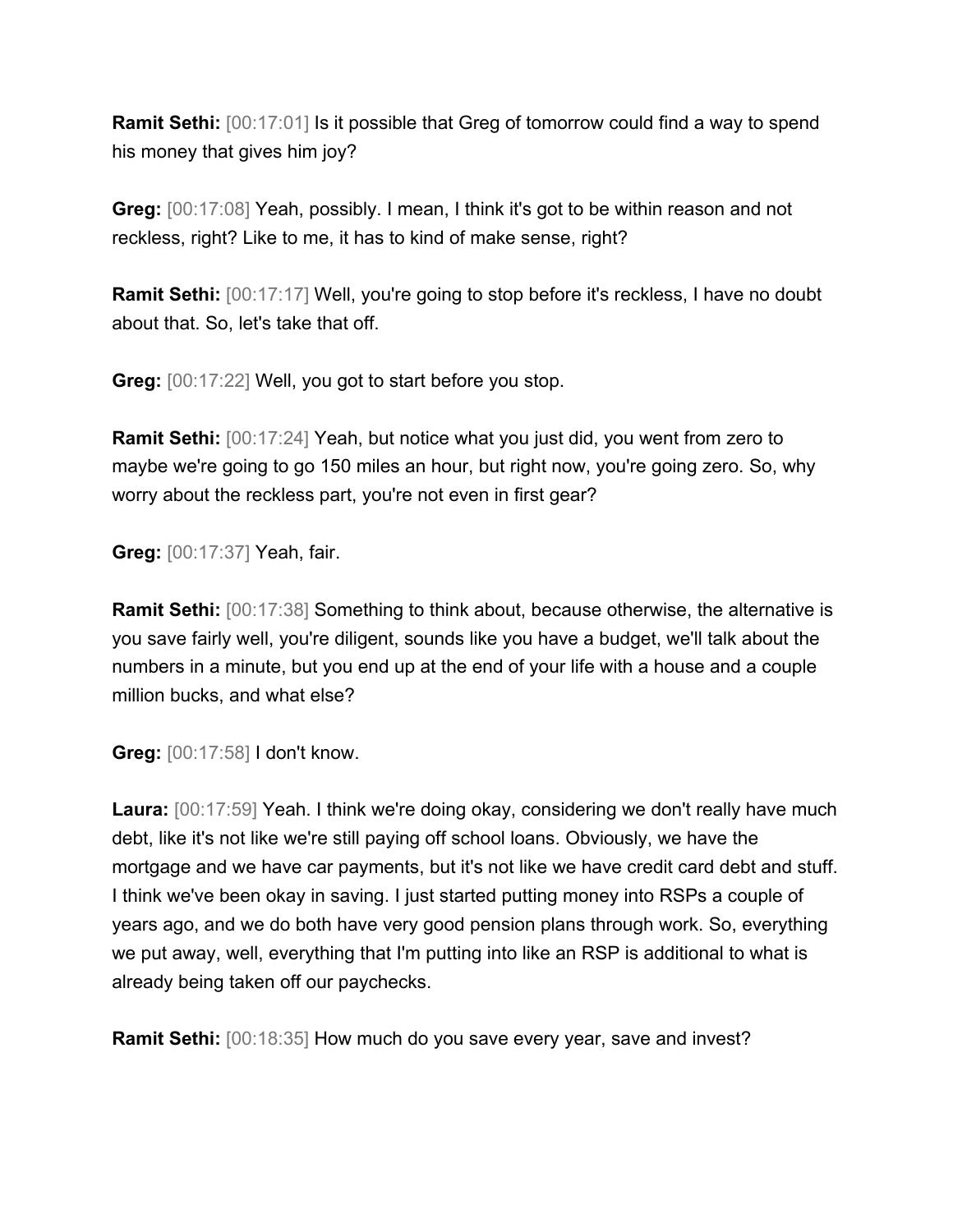**Laura:** [00:18:41] Invest, I have like—well, it's into like a mutual fund RSP I have, and it's not a lot. But when I started it, to be fair, we were planning our wedding, \$50 every other week, that goes, which is not a lot, I know that.

**Ramit Sethi:** [00:18:58] And then, Greg, what about you? How much do you save and invest per year?

**Greg:** [00:19:03] I would say probably three to 400 a month.

**Laura:** [00:19:09] Just savings.

**Greg:** [00:19:11] Yeah.

**Ramit Sethi:** [00:19:11] Okay.

**Laura:** [00:19:12] And then, I also contribute like into our joint savings account.

**Ramit Sethi:** [00:19:17] How much is that per year?

Laura: [00:19:19] I don't know. It kind of depends what we've got going on, like if we're buying something like we bought flooring for our downstairs bathroom, I didn't put money into the joint savings account that month, because we paid for that.

**Ramit Sethi:** [00:19:30] Greg, how come your money is sitting in savings and it's not being invested? I'm curious.

**Greg:** [00:19:36] I don't really know much about it, to be honest, investing. I never really researched it or looked into it, so yeah.

**Ramit Sethi:** [00:19:45] It's curious, because you have a decent amount in there, but you talked a lot to me about not wanting to be reckless, and wanting to make sure you have enough and things like that, but you're actually losing money every day you're not investing, a lot of money. And so, what do you think is behind that?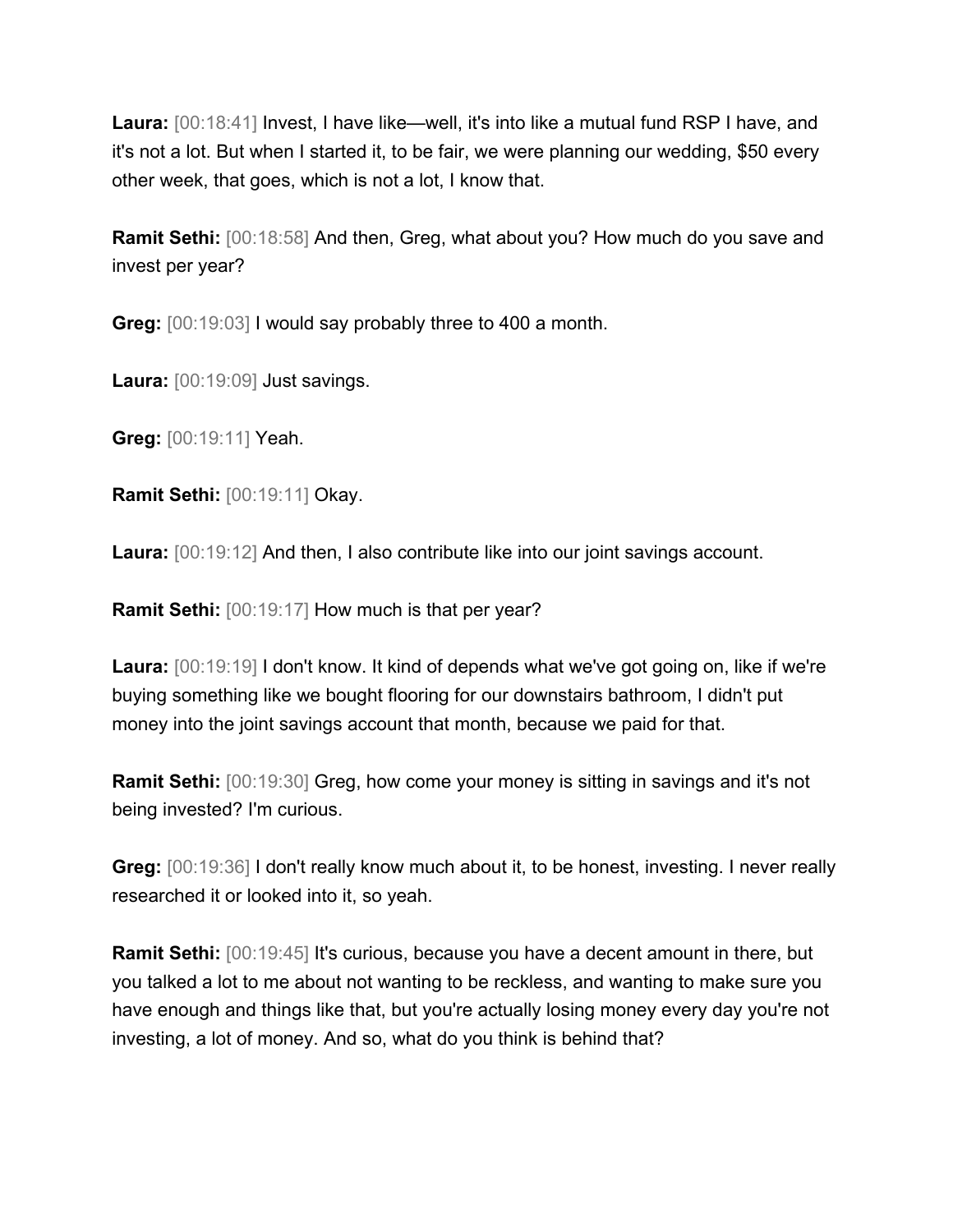**Greg:** [00:20:06] I don't know. I guess my lack of kind of understanding or knowledge about the subject, just kind of I don't really want to be involved in it, because I don't have a lot of trust in it. There's been a lot of, like I think I've always looked, like are you talking about like stocks and stuff, or?

**Ramit Sethi:** [00:20:31] Yeah.

**Greg:** [00:20:32] Like to me, like I look at it and I just never really had a lot of trust in it, right? Like partially, probably because I don't know, right? And I never really looked into it, right?

**Ramit Sethi:** [00:20:44] Look, I'm not here to change your mind. I'm just trying to understand and suggest a couple of things. I will tell you that you go to work every day, you work hard, you make a lot of money, you will lose hundreds of thousands of dollars over your lifetime, probably over a million dollars by not spending a weekend learning how to invest. So, all the time you go to work, all the hours you grind and make all this money, it's just sitting there, you will lose over a million dollars in your lifetime by not learning how to invest.

**Ramit Sethi:** [00:21:20] There's no vision of what do you want to do with your money, it's just, I don't care. Greg, that's what you're saying, whatever, put it over here. And Laura, you're saying, let's spend it on a mirror, and a floor, and this, and that. And Greg is like, what? Well, why are we going to do that? We're moving out of here in three, five, or seven years anyway. So, you guys are down here, you're in like a ground war, you're in the weeds, but nobody has ever stepped up, and said, what are we doing all this work for, making 150 grand a year? The hell, what are we doing with all this money, and then you spend the next 30 years fighting over tile? It doesn't sound inspiring to me.

**Laura:** [00:22:06] Feeling comfortable, always. I really like going out for a really nice dinner or something nice to be able to just do that without thinking. Like okay, this is our one-time every three months or whatever it is. If we wanted to travel, like not being like, okay, let's plan a trip for two years from now, being like, okay, you know what, we have the funds, we have the time, let's go next week.

**Ramit Sethi:** [00:22:31] Get more specific.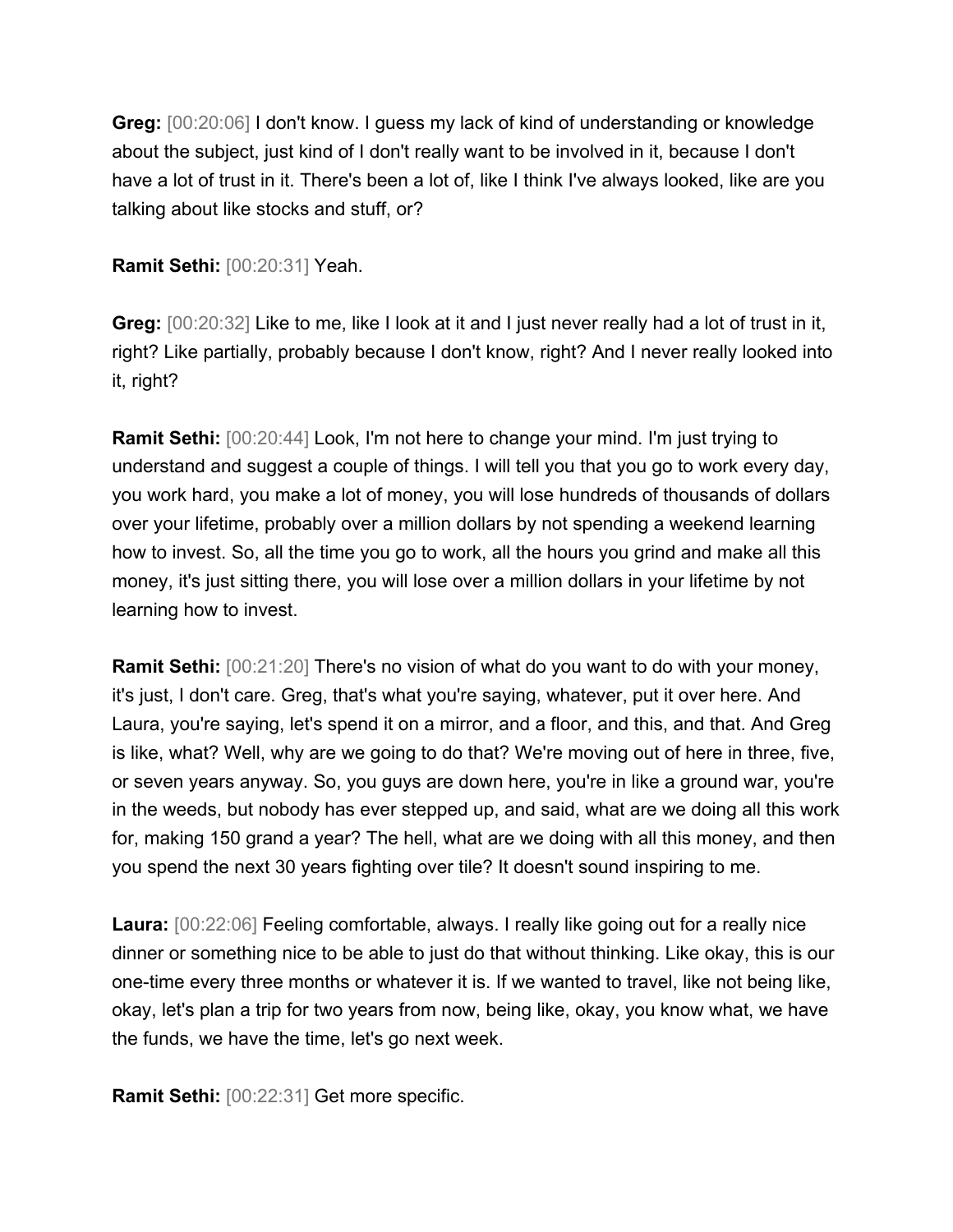**Laura:** [00:22:32] I want to be able to get our bigger house or do the renovation on this house. I want to be able to, I mean, someday, no time soon, obviously, but travel. Go on a couple of vacations somewhere.

**Ramit Sethi:** [00:22:45] Okay. Wait, wait, wait. Hold on. Let's get specific, because you're in the clouds. You can't start using your money for a rich life if you can't get specific about it. When I started off, when I was younger in my 20s, I'll tell you how small my rich life was, I wanted to be able to go to a restaurant and order appetizers, because when I was a kid, we never ate out. We ate out once every six weeks or so. We had a coupon to go to a pizza place, and we would never, ever order appetizers.

**Ramit Sethi:** [00:23:19] So, now, to be able to go to a restaurant, and if I see two appetizers, I go, yeah, I'll take them both. What is it, 15 bucks? But it feels unbelievable just to know I can do it. And then, my dreams got bigger. Oh, I want to be able to get in a taxi instead of the subway, or I want to sort my airfare by direct flight only. Right now, I'm like, oh, this feels good to be able to work out with a trainer or whatever it may be, felt good. So, you're saying you want to travel?

**Laura:** [00:23:54] Yeah, I'd like to see more of Canada. I'd like to go to the West Coast, like to B.C., I'd like to go to Calgary, maybe up farther north in Ontario. I guess visit every province at some point would be nice.

**Ramit Sethi:** [00:24:14] Love it. And is that expensive or inexpensive? What does that look like to you?

**Laura:** [00:24:20] I'd say fairly expensive. Like traveling, I'd say trips I've taken in Canada are more expensive than trips I've taken in the US.

**Ramit Sethi:** [00:24:30] Okay. And how were you getting around? Are you driving? Are you flying?

**Greg:** [00:24:35] Driving out there or take a boat, four days.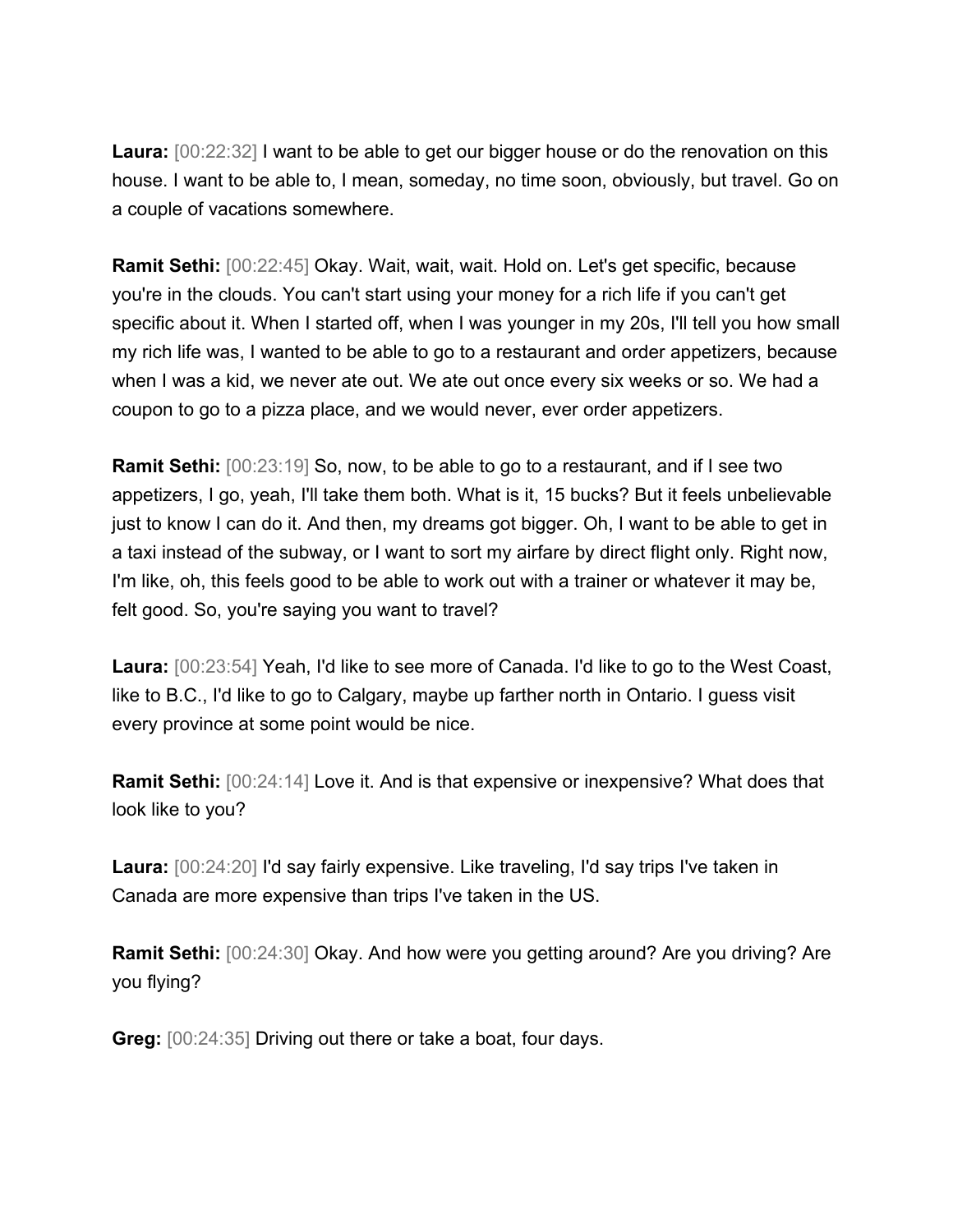**Laura:** [00:24:38] Yeah, fly, like I mean, in Ontario, could drive, you could do it, but anywhere else, like you have to fly, like yeah.

**Ramit Sethi:** [00:24:46] You know that people from the United States are horrible with geography, so we don't know where any—so I'll take your word for it. I need to talk about geography with everybody for a second, because I suck at it. A couple of examples of why, number one, I want to go back to seventh grade where my archrival, Albert, Albert C., if you're listening to this, you know what I'm about to say.

**Ramit Sethi:** [00:25:09] Albert and I competed with each other in the spelling bee and geography bee. Now, Albert was very smart and crushed me in geography, but it's very important for me to make sure everybody knows that I absolutely dominated in the spelling bee. Albert, don't ever forget that. So, fast forward, oh, about 20 years and my wife and I were planning our honeymoon around the world, and we were like, where should we go?

**Ramit Sethi:** [00:25:35] Let's go on a long trip and we started writing down all these different countries. And then, I found a site where you can just plop all the countries, and it shows you what the flight paths would be from one to the other, it was literally the most inefficient travel that I could have possibly plotted. I showed it to a couple of my travel friends, and they're like, are you stupid? You want to fly from there to there? And I just flashed back to seventh grade, Albert would have known better. Alright. Back to the conversation.

**Ramit Sethi:** [00:26:06] Okay. You're flying around, great. And what seat are you flying in, by the way?

**Laura:** [00:26:13] I'm happy with the regular seat, honestly, like it's never crossed my mind to be in whatever business class or first, like that's not crossed my mind ever. I'm happy to honestly just get on a plane and go.

**Ramit Sethi:** [00:26:31] Okay. Great. By the way, I'm glad it crossed your mind today. That's what I want the two of you to do. I want the two of you to start thinking about, what do we want to do with our money? It doesn't mean you have to sit in business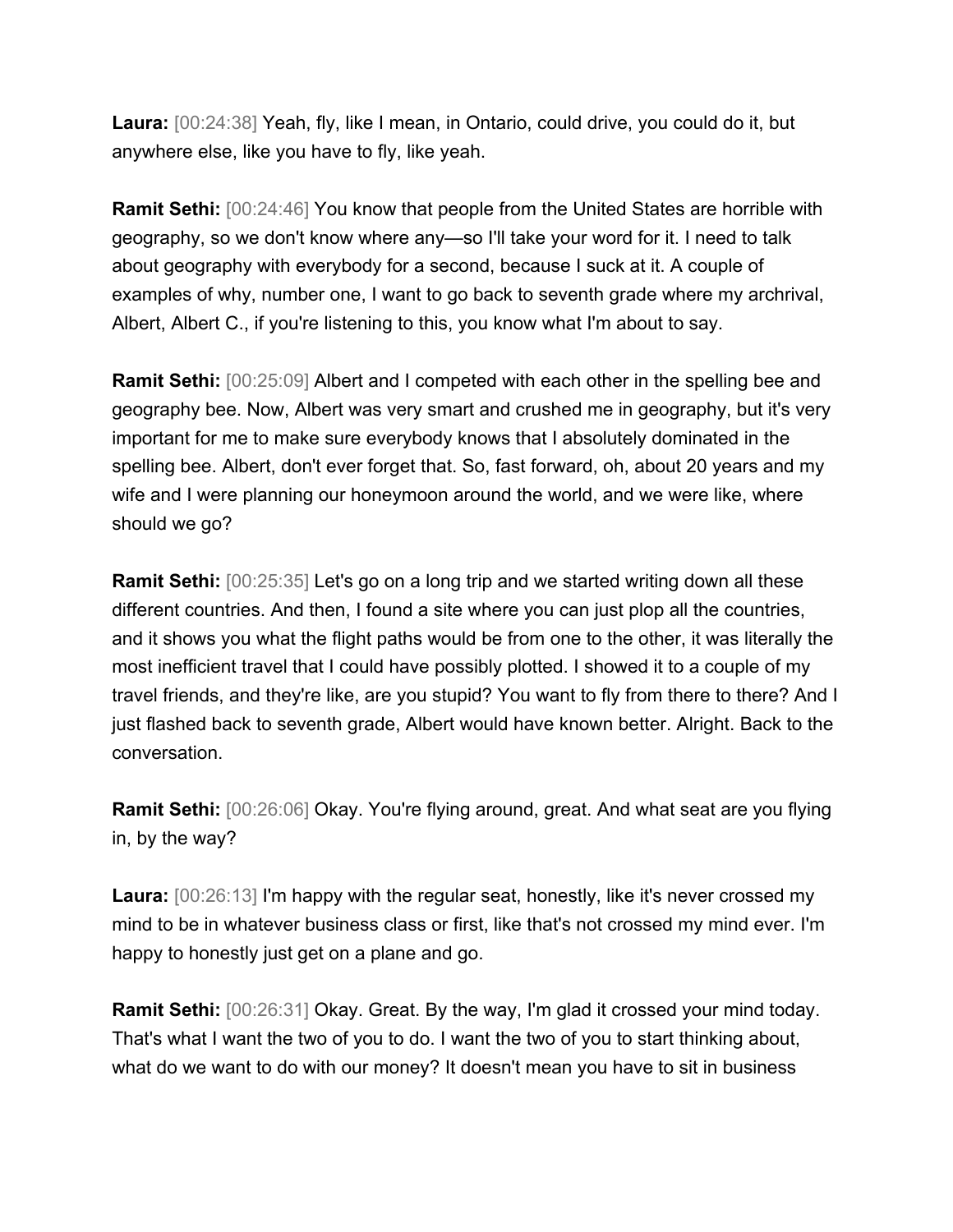class or first class. It seems like you don't care about that. Fine. I totally respect that. I have a car that's 15 years old, more than 16 years old, I really don't care.

**Ramit Sethi:** [00:26:54] Okay. But at least I've thought about, do I want to get a Tesla? And I decide, no, it's not that important to me. So, I love hearing you say, never crossed my mind, let me think, is that important to me? No, I've decided it's not. Happy with economy, great, but I do want to get on a plane and go to this part of Canada. Okay. Love it. So, now, we've got, you want to travel to Canada, what do you say, Greg? You want to go on that trip?

**Greg:** [00:27:24] Sure.

**Ramit Sethi:** [00:27:26] Great answer. Love it. Okay. Now, we have a vision.

**Greg:** [00:27:30] Just to be on that, no, it's like, do we need to go? Like one of those things, like I don't know, like just go-

**Ramit Sethi:** [00:27:40] Greg, you don't need to do anything, you could sit at home and drink out of a straw for the rest of your life. I made a mistake here, and I really wish that I had taken a different approach with Greg. For the entire episode, I have been chasing Greg. It feels like I've been pulling teeth. Have you noticed that? Every question I ask, I'm getting back a one word answer or just stonewalled, I'm not getting engagement from him.

**Ramit Sethi:** [00:28:06] In my life, I've found that if you are inside a dynamic you don't like, our tendency is to just try harder, to chase more, and that's what I did on this podcast. And as you can tell, it's not working. But a better approach is to step back and try to change the dynamic. One thing I could have done here would be to call out the elephant in the room, hey, Greg, I'm really enjoying chatting with you and I've enjoyed hearing how you bought your house so early in life, but it also feels like I'm chasing you, like I'm pulling teeth, and I'm just not sure if I'm feeling you want to have this conversation with me today.

**Ramit Sethi:** [00:28:44] Am I reading that right? That's how you call out the elephant in the room and maybe possibly change the dynamic. I wish that I had stopped chasing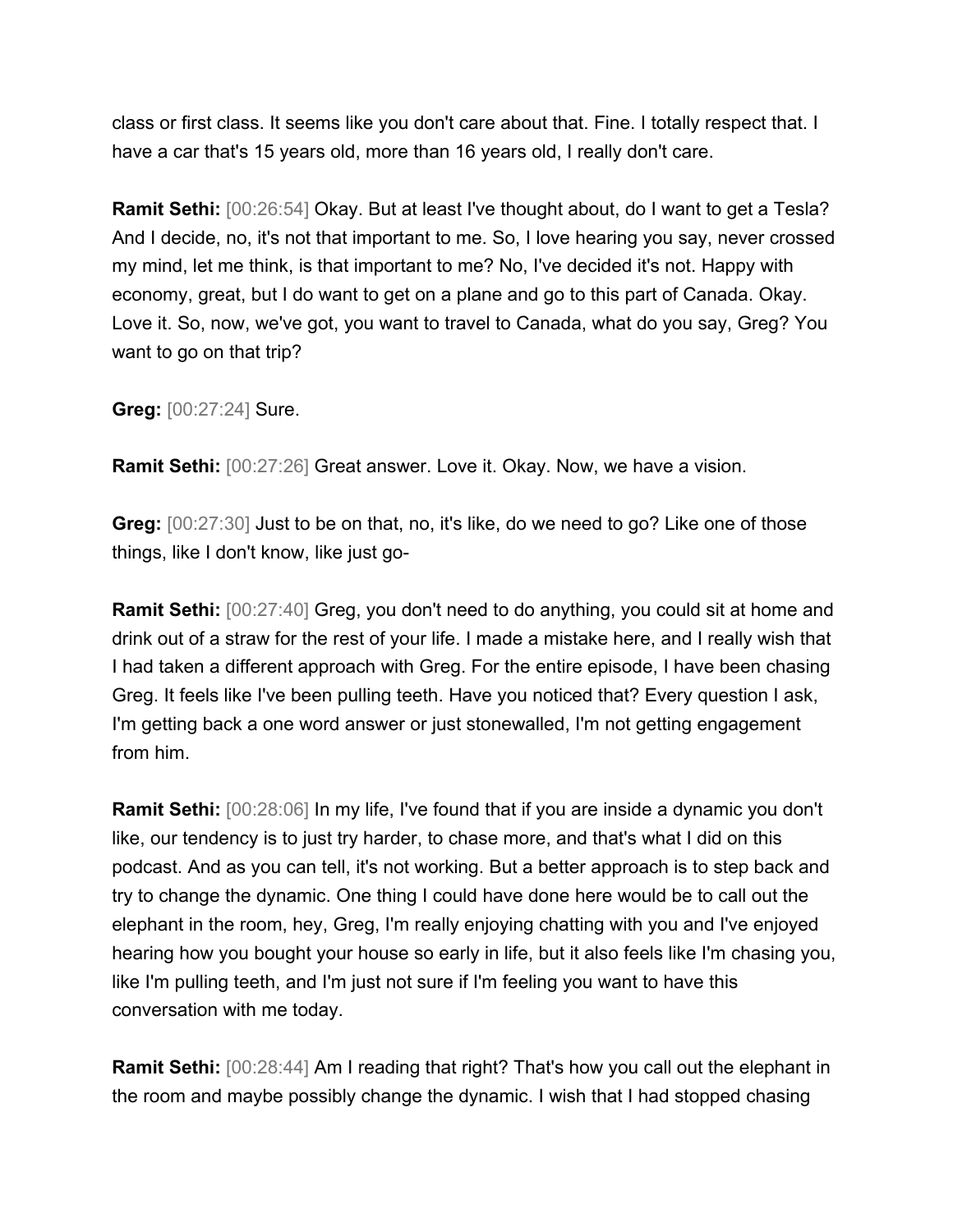Greg, and instead made him put some skin in the game. Hey Greg, what do you want to have happen here today? Do you want to change anything? That's okay if you don't, it's your life, not mine. If you want help, I'm here, but what would you like help with? If I had done that, and also, if Laura had told him earlier than right before the call what they were going to be doing, I think we would have had a better chance of success.

**Greg:** [00:29:22] Like we can go tomorrow like if we wanted to, right? But I don't know.

**Ramit Sethi:** [00:29:30] Keep going, I want to hear the end of this.

**Greg:** [00:29:32] That's it. If we want to go tomorrow, we can go, like we're not in a position where we can't go. I guess we haven't taken any steps to go, is, I guess, the issue.

**Ramit Sethi:** [00:29:42] Yes. Do you see my point? Yeah. You guys are down here arguing about tile, but the stuff that you actually want to do, you've never even thought about it, you never talked about it. You make \$150,000 a year and you have no idea what you want to spend any of it on, except for what is literally in front of your eyes, which is this house that is not making one of you happy.

**Laura:** [00:30:14] Yeah.

**Ramit Sethi:** [00:30:16] It's not really a budget problem. It's Greg saying we don't need to, which is true. You don't need to do any of this. You don't even need to be on this call, but you're here. And then, Laura, it's you not acknowledging that you both have two totally different perspectives, and actually saying, well, hey, let's start up here. Let's talk about what we want.

**Ramit Sethi:** [00:30:38] And Greg, although I think you have a hard exterior, Greg, about, I don't know, I don't know what I want, but Laura, I think you could pull it out of him. And honestly, how do you know what you want if you've never actually spent money and seeing people who who get joy out of it? Do we want to travel more or eat differently? If you had the ability to do it, would you?

**Laura:** [00:31:05] Yeah, probably.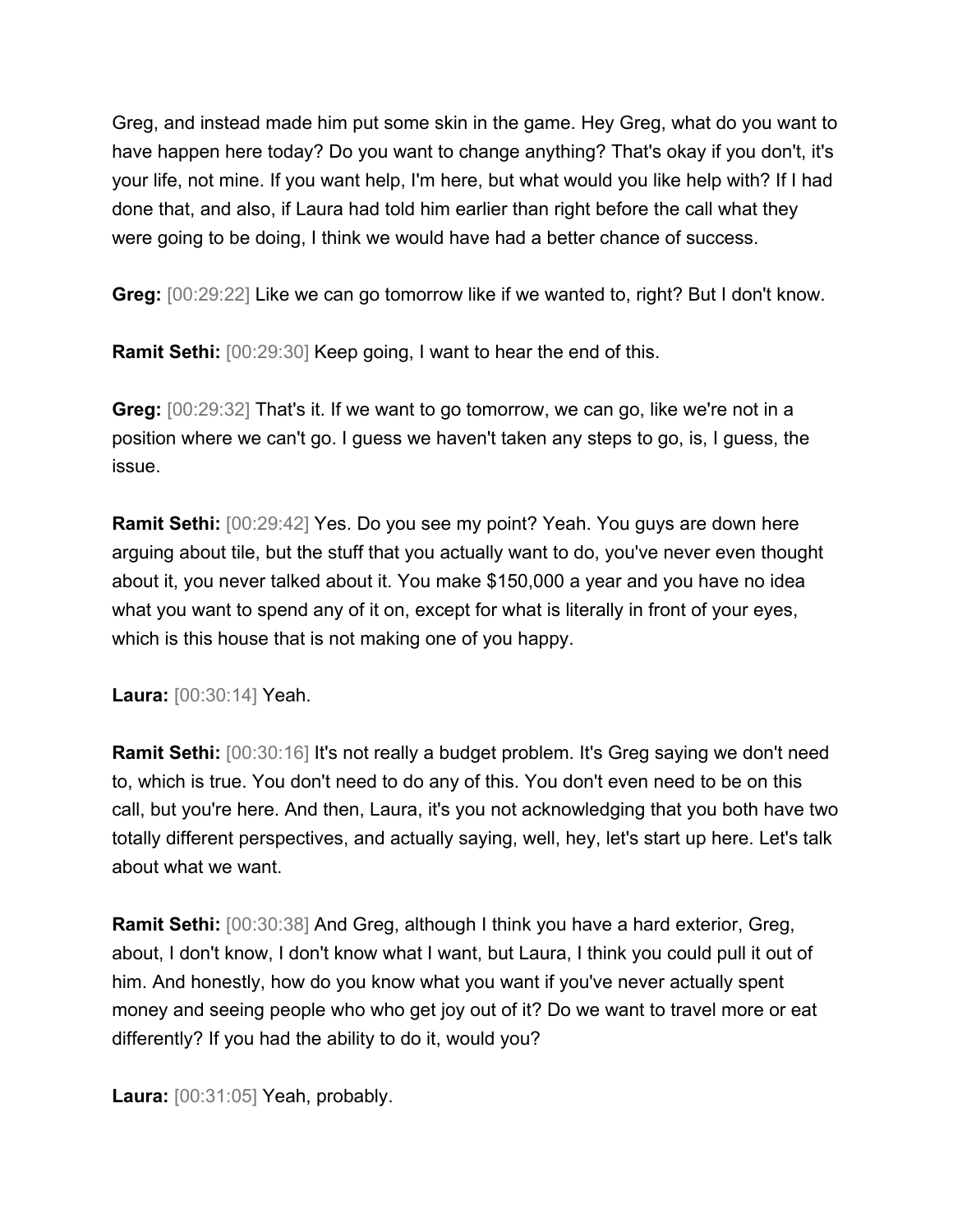**Greg:** [00:31:07] I think so, like if you're talking about like if money's no object, then yeah, of course, right?

**Ramit Sethi:** [00:31:13] Yeah, what would you do? What would you do if money were no object?

**Greg:** [00:31:16] Well, there's lots of things that you would do, right? Like you'd go to the Super Bowl, right? You'd do all kinds of stuff that you like I guess-

**Ramit Sethi:** [00:31:24] You would, I would not, but I love hearing that you would go to the Super Bowl if money were no-

**Greg:**  $[00:31:31]$  It's just one of those things, that like if money were no object, then you could literally do whatever you want.

**Ramit Sethi:** [00:31:36] But, Greg, you can do that.

**Greg:** [00:31:38] Well, I don't know if I can afford that, but okay.

**Ramit Sethi:** [00:31:41] I can show you how to afford it easily. If you want to do it, you could go.

**Greg:** [00:31:47] Well, I don't know about that. I'm kind of skeptical about that, right? Because I mean, I don't know. But anyways, I'm just saying, if money's no object, then I mean, you could literally do anything you want, but I think in the real world, like it actually is, and you have to live within a budget and means, and prioritize what you're going to spend on.

**Ramit Sethi:** [00:32:08] This Super Bowl thing is really fascinating to me. It is really, really fascinating, and Greg, I don't know if you know how interesting it really is, that what you just said, because first of all, I don't know the first thing about how much it costs to go to the Super Bowl, but let's dream big, 20 grand.

**Greg:** [00:32:26] Yeah, I would say close to that, at end of the day, yeah.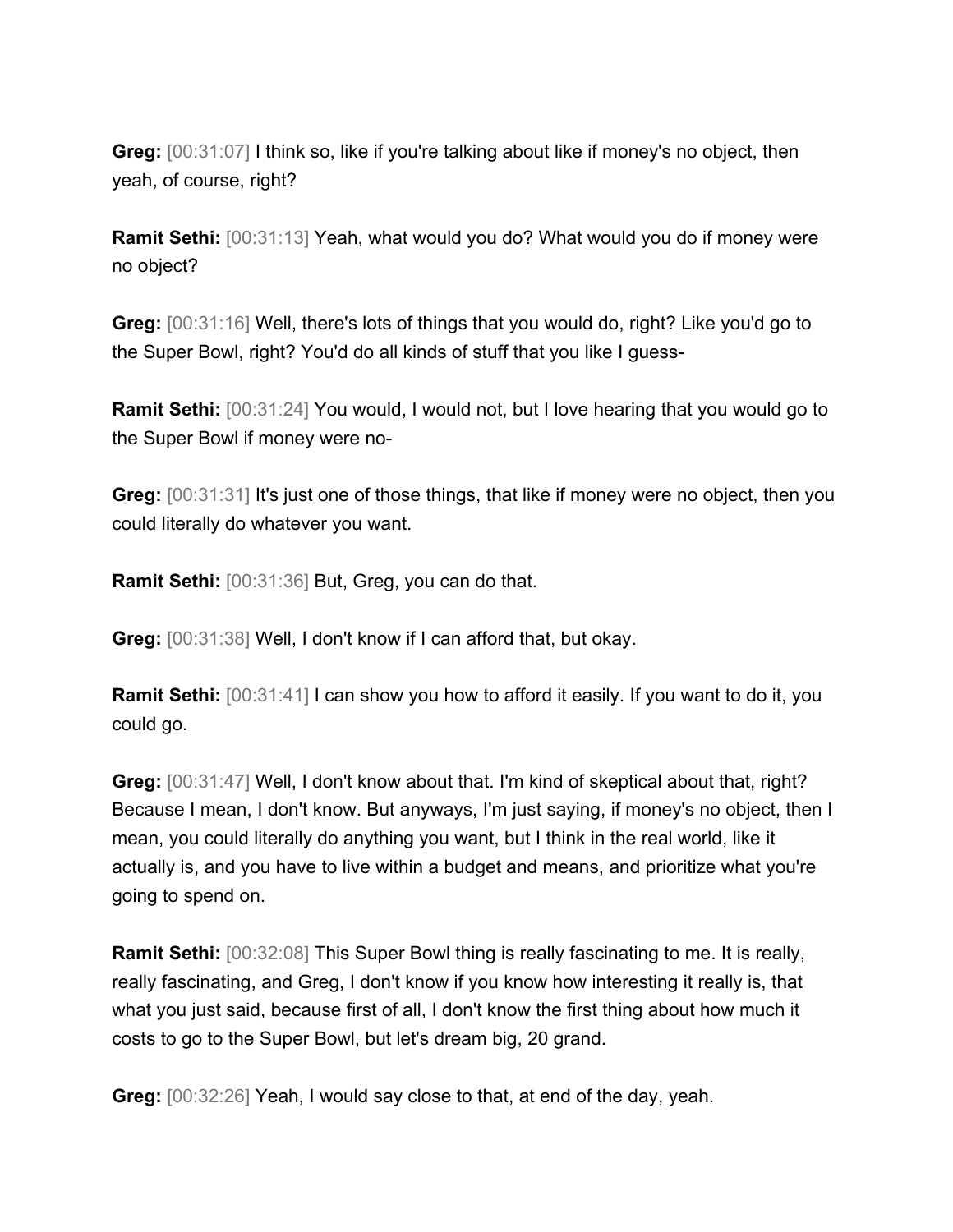**Ramit Sethi:** [00:32:30] Perfect. I love it. When I talk about the kind of stuff you guys love, like I'm not just talking about eating at some restaurant. I asked another guy, what do you love? You know what he told me? He goes, coffee. I go, okay. I said, what do you spend your money? And he goes, I love coffee beans and I have a coffee machine. I go, okay, anything else? No. I said, look, man, I like coffee, too, but that's kind of boring.

**Ramit Sethi:** [00:32:53] I'm talking about love, like the rest of your life, you're 32. So, when I hear you talk about something that's 25 grand and it's like a life dream, man, I get excited, because no, you might not be able to afford that today, but if that's something you want to achieve in your life, I can show you in five seconds how you can afford that. Okay. Twenty-five grand is not that much for the amount of money you both make.

**Ramit Sethi:** [00:33:17] You want to go there, we could put on the calendar and project when you would accomplish it. That gets me excited. 25,000-dollar things, 30,000-dollar things. And again, I'm not talking just the numbers, I'm talking about the scope, the scale. You want to go to Canada, different parts, love it. Now, I want to point something out to you. I looked at your numbers. If you were to conservatively invest 2,000 bucks a month, I'm being conservative, because you actually have more money than that.

**Ramit Sethi:** [00:33:51] Right now, it's like you have a pot with holes in it, money is just leaking out, because you don't have a plan, you don't have a vision, so money is just kind of coming out of it. But let's just say 2,000 bucks a month, you invest that, plus the money you've already got, 75 grand or so, I'm being conservative. By the time you retire, you have \$953,000. Okay. And that's like conservative.

**Ramit Sethi:** [00:34:16] You could do more than 50% more, you could do double that. It's millions of dollars if you really wanted to. We're talking like a lot of money. You're young. You have pensions, which puts people in the US, don't have, and you have money sitting around literally earning nothing. But if you don't like make a plan, make a vision, start investing it properly, then there's no Super Bowl, you suddenly take like five years to go travel somewhere on an airplane for 700 bucks. Guys, I feel like you could be thinking so much bigger.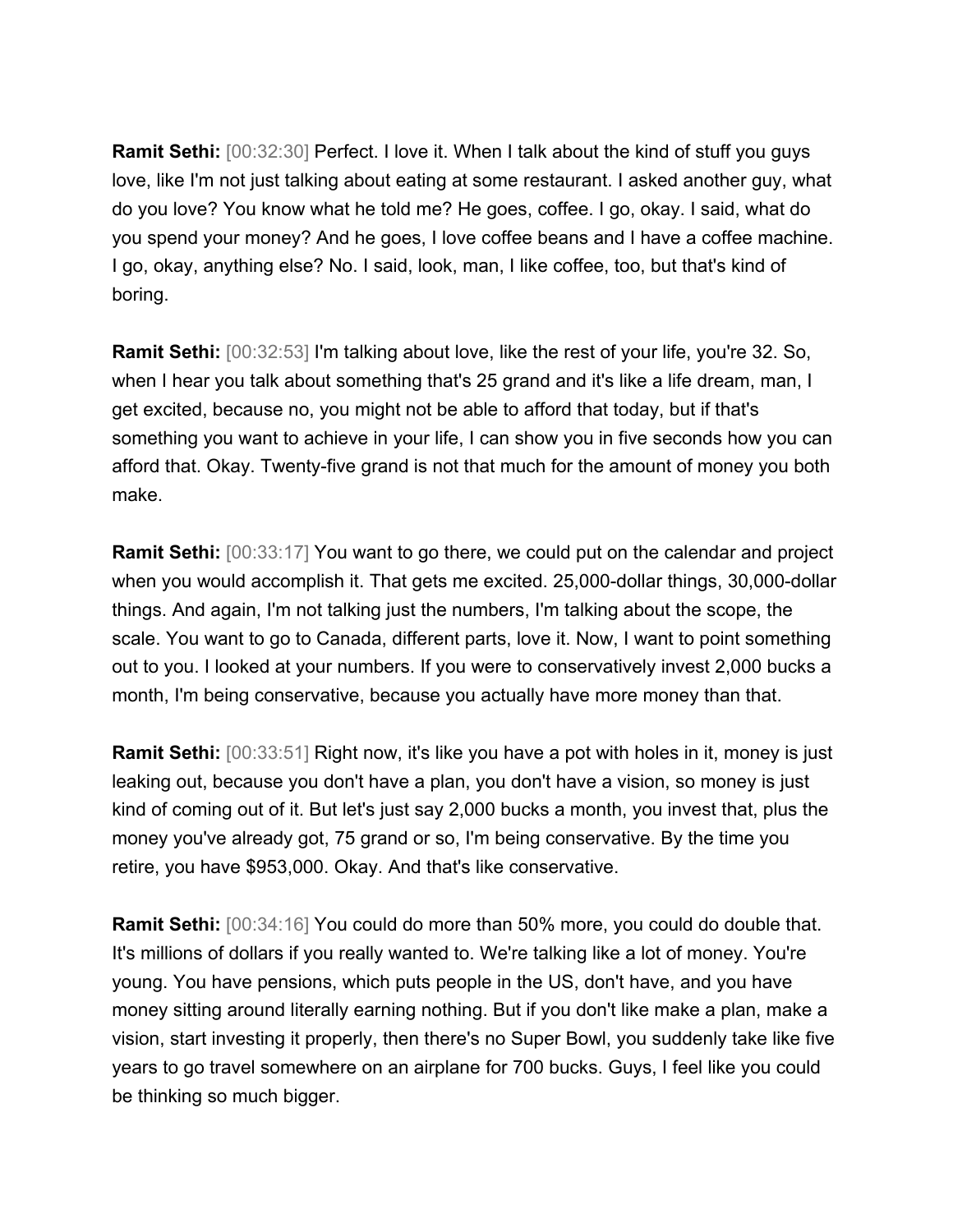**Greg:** [00:34:57] I don't think that 150 in Canada and the US are the same, I think we're probably a lot lower. Like you don't get as much for that here, just like with regards to how much you could actually realistically save, like I know it might sound like a lot if you live in a certain place, but up here, it's not really much, right?

**Ramit Sethi:** [00:35:17] So then, isn't that more of a reason for you to invest your money and make it work for you?

**Laura:** [00:35:23] Yes. Yeah.

**Greg:** [00:35:25] Yeah, I mean, of course. But at the end of the day, I think like when you're looking at it like that way, like it's not as much as you make it sound to be, right?

**Ramit Sethi:** [00:35:36] I'm sure things are expensive up there, I believe you, but that's not really the point, right? The point is you have \$50,000 just sitting in cash. And each month, you save approximately 4% of your income, which is, it could be better, I understand there are certain expenses, but like if those are the numbers that we're talking about, then if you want the money to work for you, it won't happen by just saving it alone.

**Ramit Sethi:** [00:36:09] Like basically, you have opportunities to turn that money into a lot more, but it would require you to learn about investing and to start putting some of that money to work for you. Otherwise, it just sits there. So, that's something I would suggest, right? You can get educated, I totally understand if you're skeptical about investing, but I always ask people, what is the cost of your beliefs?

**Ramit Sethi:** [00:36:32] If you believe that investing is like super risky and scary, okay, fine, but I can calculate for you right now how much that will cost you, and it will cost you like hundreds of thousands of dollars to just let the money sit there. So, that would be my suggestion to you, like you're losing money every day by not investing it. Greg, what do you think happens if you don't change anything going forward?

**Greg:** [00:36:59] If we don't change anything? Like I think it'll be fine, like I think we'll live comfortably. That's basically how I was raised, right? But that being said, like I'm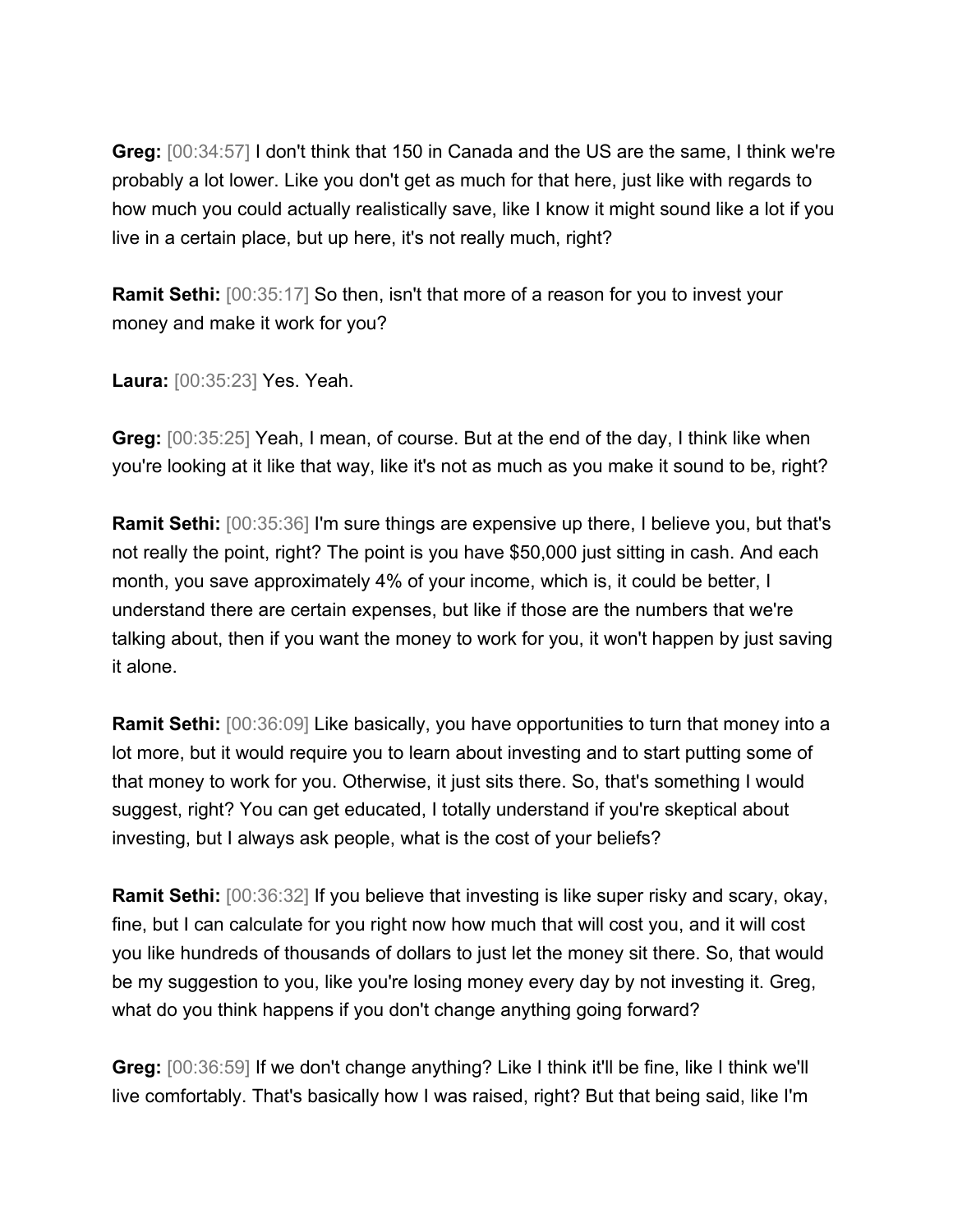willing to kind of make some concessions or agreements on some things, right, with regard to spending, but yeah.

**Laura:** [00:37:28] I think what you said first, that's the problem, it'll be fine.

**Greg:** [00:37:32] I think it will be fine.

**Laura:** [00:37:33] We don't want our lives to be just fine, though, right? We want it to be better than fine. We want it to be great.

**Ramit Sethi:** [00:37:44] Okay.

**Ramit Sethi:** [00:37:46] Talk to each other.

**Laura:** [00:37:49] Well, no, we would, we would want it to be better than fine.

**Greg:** [00:37:51] Yeah. But like I mean, I guess it depends, right? Like what your priorities are, right?

**Ramit Sethi:** [00:37:57] If you want to be fine, it feels really comfortable, because you know exactly what to do. Go to work, put money in the bank, one day, get another house. Maybe we fight once in a while about this or that, but we're fine, just like your families. But if we want more, well, I don't even know what more is, how do I even decide what I want to do with my money? I never thought about that. It's uncomfortable and it's scary. And isn't the stock market like a scam and you're just going to lose all your money? Ah, forget it. Let's go back to what's comfortable. That's an option. What do you think, you're laughing, Laura?

**Laura:** [00:38:40] It's funny, because that would be like Greg, he would say like it's a scam.

**Greg:** [00:38:45] Well, I don't know. I just don't have a lot of trust in certain things. Like for a lot of reasons, that I think like I have friends and coworkers that day trade and stuff, and like it seems to me like these guys have their head in the clouds, and they're just like waiting for one day when they strike it rich, and they can just leave. And in my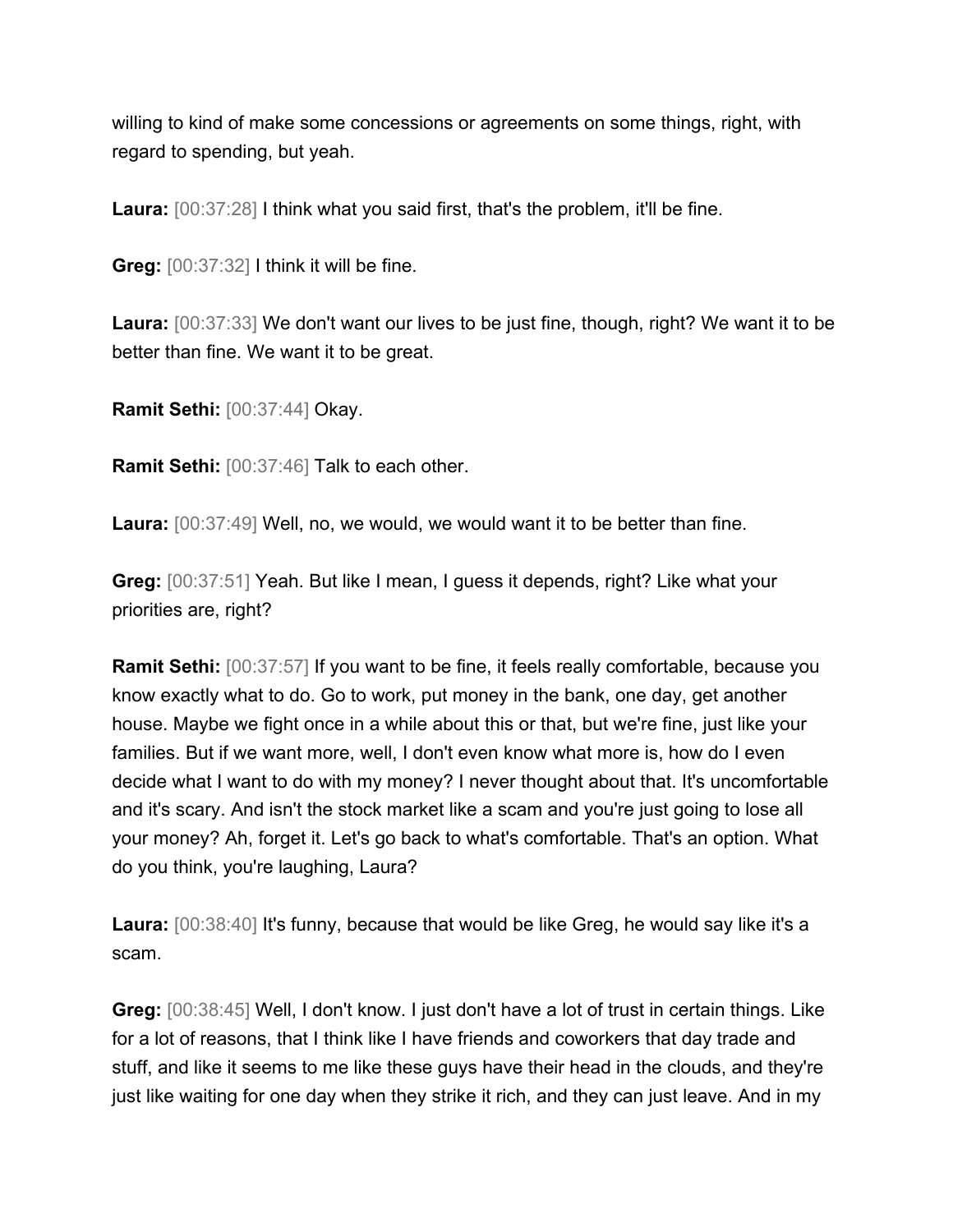view, like could that happen? Sure could, right? But you could also like lose your shit, too, right?

**Greg:** [00:39:17] What's that?

**Ramit Sethi:** [00:39:18] You work out?

**Greg:** [00:39:19] Yeah.

**Ramit Sethi:** [00:39:20] Alright. What if I told you that I feel like working out is a scam? Because like I don't want to look like Arnold Schwarzenegger. I go in there, I squat, suddenly, I'm squatting three planks, and I'm going to look like Schwarzenegger in two weeks. Scam, what would you tell me?

**Greg:** [00:39:35] I'd say you're probably wrong. I'd say you're wrong, because it's a proven fact, right? Like you work out, you're going to get bigger, you're going to get stronger, right?

**Ramit Sethi:** [00:39:44] But it's a scam, because what if I look like Schwarzenegger?

**Greg:** [00:39:48] Well, then don't do it, don't work out.

**Ramit Sethi:** [00:39:51] Thank you. Now, what if somebody came to me, and said, I don't want to invest, because my coworkers, day trade and that seems really stupid, what do you think I would say to that person?

**Greg:** [00:40:06] You'd say that I'm kind of looking in the wrong place, right? But my perception of this whole thing is like, I listen to these guys talking, like they're going to be like the next guy that writes a book like you, and like they're going to retire, when in reality, I don't think that's going to happen, right?

**Ramit Sethi:** [00:40:23] Your friends are never going to do that.

**Greg:** [00:40:25] Exactly, right?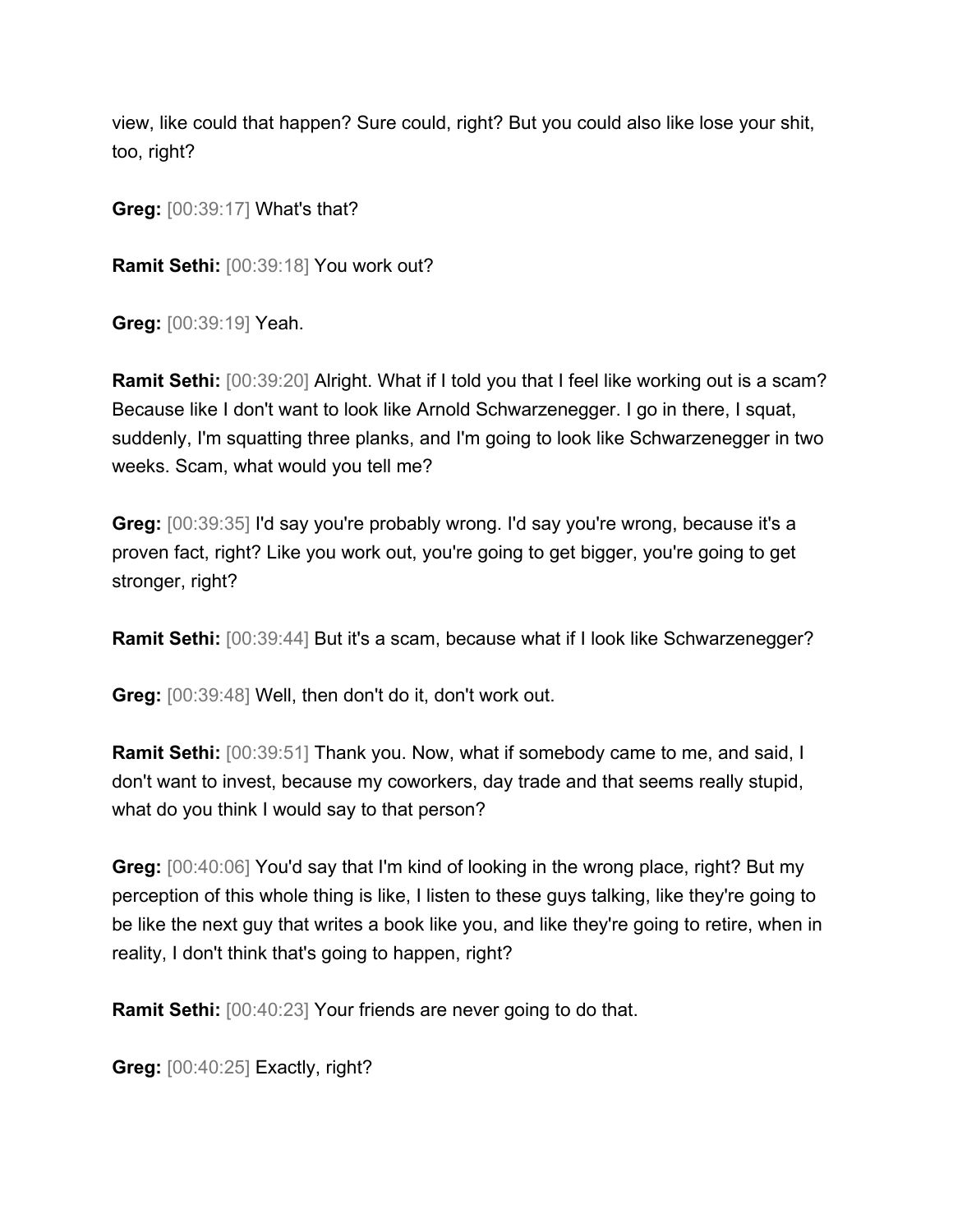**Ramit Sethi:** [00:40:27] Day trading is not investing. It's not investing. Okay.

**Greg:** [00:40:31] To me, it seems more like gambling more than anything, right?

**Ramit Sethi:** [00:40:35] Bingo. And I would never encourage you to do that. In fact, in chapter three, and six, and seven, you will see me take a huge shit on all these day traders and scammers. Okay. Point blank, I name names. That example kind of worked, but not as well as I had hoped. The reason that I use the workout example was I could see that Greg clearly worked out. Now, he automatically got what I was saying about working out being a scam, which is, of course, ridiculous.

**Ramit Sethi:** [00:41:06] But when I brought that example back to money, he couldn't make the connection. You see this skepticism in people a lot, especially people who haven't been exposed to different ways of thinking. They instinctively feel something is wrong, and rather than get curious, they circle the wagons, and they say, that's not for people like us, or even, that's just a scam. Personally, this kind of thinking drives me crazy. There are so many small-minded values like this that keep people in their same unhappy situation for generations.

**Ramit Sethi:** [00:41:43] If one of them had the courage to say, hey, is that actually true, they could change the trajectory of their entire family for the rest of their lives. But it's often too hard. This simple, black or white worldview is so compelling. It's often intoxicating and giving people a sense of control over a very uncontrollable world. Really, there's only so much that I can do if somebody does not want to participate with me. And that's why I think we're all feeling a little stuck right now. So, Laura, what do you think is the next step here?

**Laura:** [00:42:22] I think the next step is to learn about investing, so we can work on maybe investing some of our money, and then we don't have to have fights about like 1,000-dollar home renovation, because \$1,000 isn't a lot for us anymore.

**Ramit Sethi:** [00:42:41] Close. Before you get to that, because you know what, a thousand dollars is a lot if you don't know what it's supposed to look like, right? I get it. Especially now, I get it. It's hard to look forward when you're so deeply in the weeds. You need to kind of have some basic benchmarks, then you can start to say, oh, a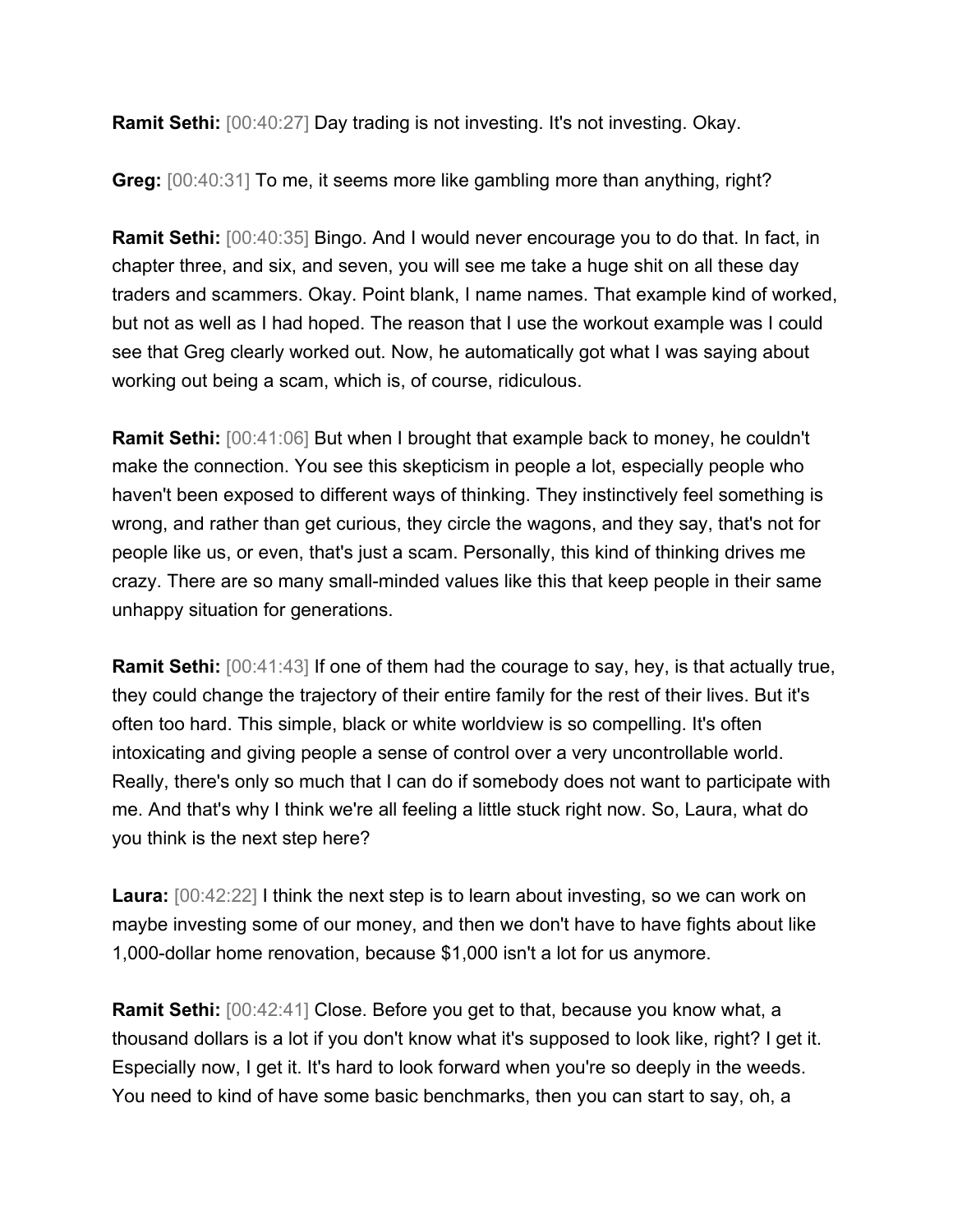thousand dollars is not that much, because we already checked the boxes on all this other stuff. And then, suddenly, you're just not fighting about this stuff down here, you're actually talking about the big picture.

**Laura:** [00:43:17] So, surprising to think that like, okay, that is something that maybe we could actually do. Well, not we, Greg could do it.

**Ramit Sethi:** [00:43:26] But you could both do it if you want to do it.

**Greg:** [00:43:28] Well, I probably wouldn't even spend that kind of money on one thing, right? But that was just an example.

**Ramit Sethi:** [00:43:36] Alright. So, pretty much none of the conversation I had here really produced any change, whatsoever, and I am disappointed. I know that not every conversation can produce some life change, but every time I have a call, I want to help a couple take at least one step towards their rich life. As I reflect back on this conversation, the bathroom is just a symptom. This bathroom that they've both fixated on and argued over really has nothing to do with the problem, whatsoever.

**Ramit Sethi:** [00:44:08] It's just a symptom. The larger problem is that they have two different world views towards money and that they have not brought them together towards a vision of a rich life, whatsoever. Now, is it possible for them to change? Yes, but in my opinion, it's highly unlikely. That's because there's no pressing reason for them to make a change. If they had children, yeah, maybe they would be forced to change.

**Ramit Sethi:** [00:44:39] But unless they have a big, big life change, it's really hard to look inside and interrogate yourself, how was I raised, what do I think about money just alone, much less to do it with a partner and change those dynamics? And in this call, I found that there wasn't much change towards their joint dynamics. One of the key differentiators of people living a rich life and everybody else is that people living a rich life proactively plan before they have to, before they have children, or before they go buy a really expensive house, before their back is against the wall.